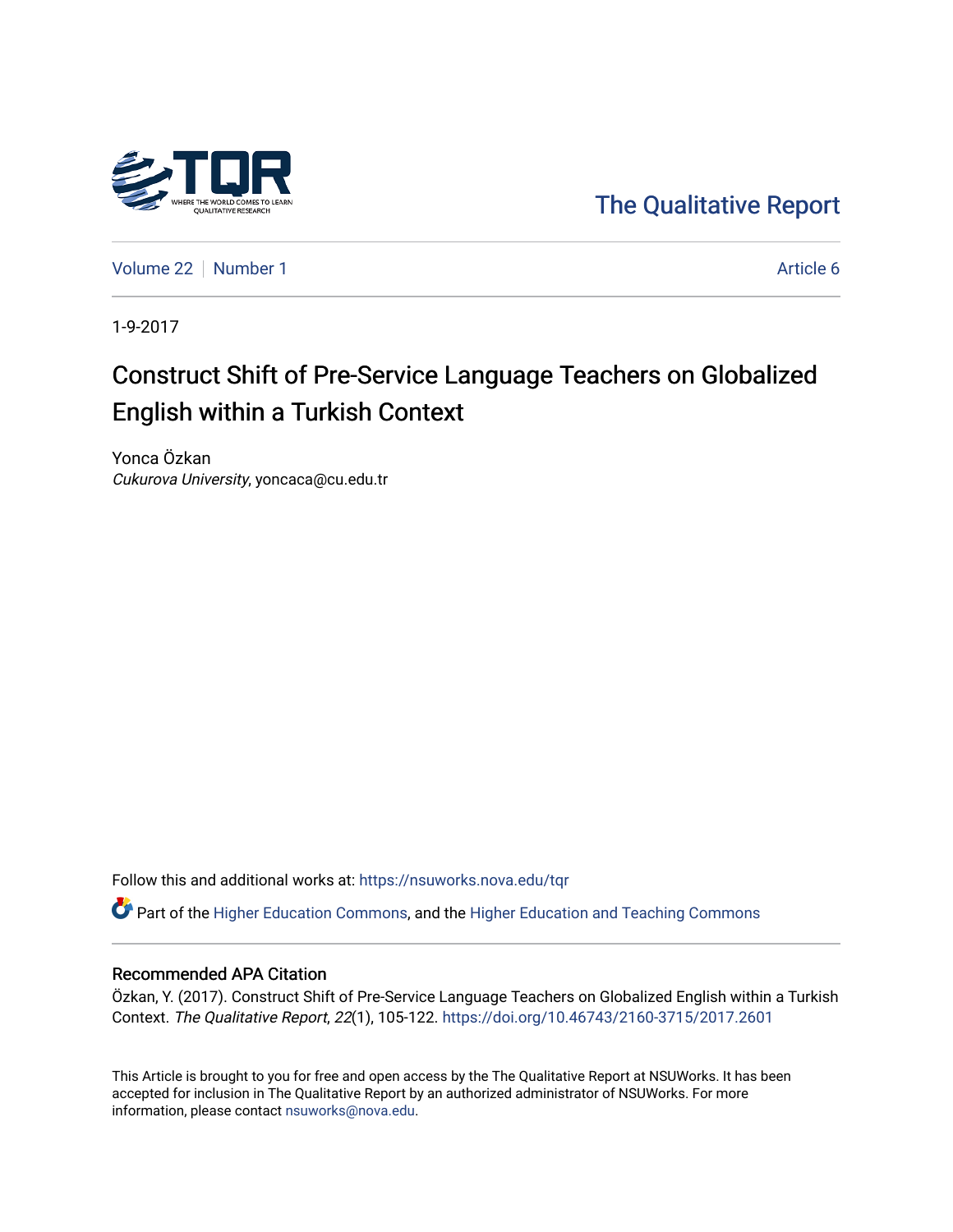# **Qualitative Research Graduate Certificate** Indulge in Culture Exclusively Online . 18 Credits **LEARN MORE**

# Construct Shift of Pre-Service Language Teachers on Globalized English within a Turkish Context

# Abstract

The leading position of English as a global language has indisputably continued for several decades. This pivotal role has inevitably been influencing English language teaching and teacher education. The number of nonnative English speaking teachers has by far surpassed that of native English speaking teachers. This reality has led us to conduct this particular descriptive study involving Turkish senior pre-service language teachers acting as participants in a training as part of a course (Globalization in ELT), in which we investigated the participants' perceptions towards globalized English regarding common themes in the journal and interview data. The findings revealed that although the majority of participants supported superiority of nativeness and inner circle culture prior to delivery of the course, following the training, their perceptions regarding pre- and post-training constructs displayed a rather different picture. The study has implications for teacher education involving material developers, curriculum designers, instructors, and students.

# Keywords

Global English, Native/Nonnative English Language Teachers, Pre-service Language Teacher Education, Perception, Construct, and Mixed Methods Sequential Explanatory Study

# Creative Commons License



This work is licensed under a [Creative Commons Attribution-Noncommercial-Share Alike 4.0 License](https://creativecommons.org/licenses/by-nc-sa/4.0/).

## Acknowledgements

This study was funded by Çukurova University Research Fund under the Project Number SBA-2015-3317.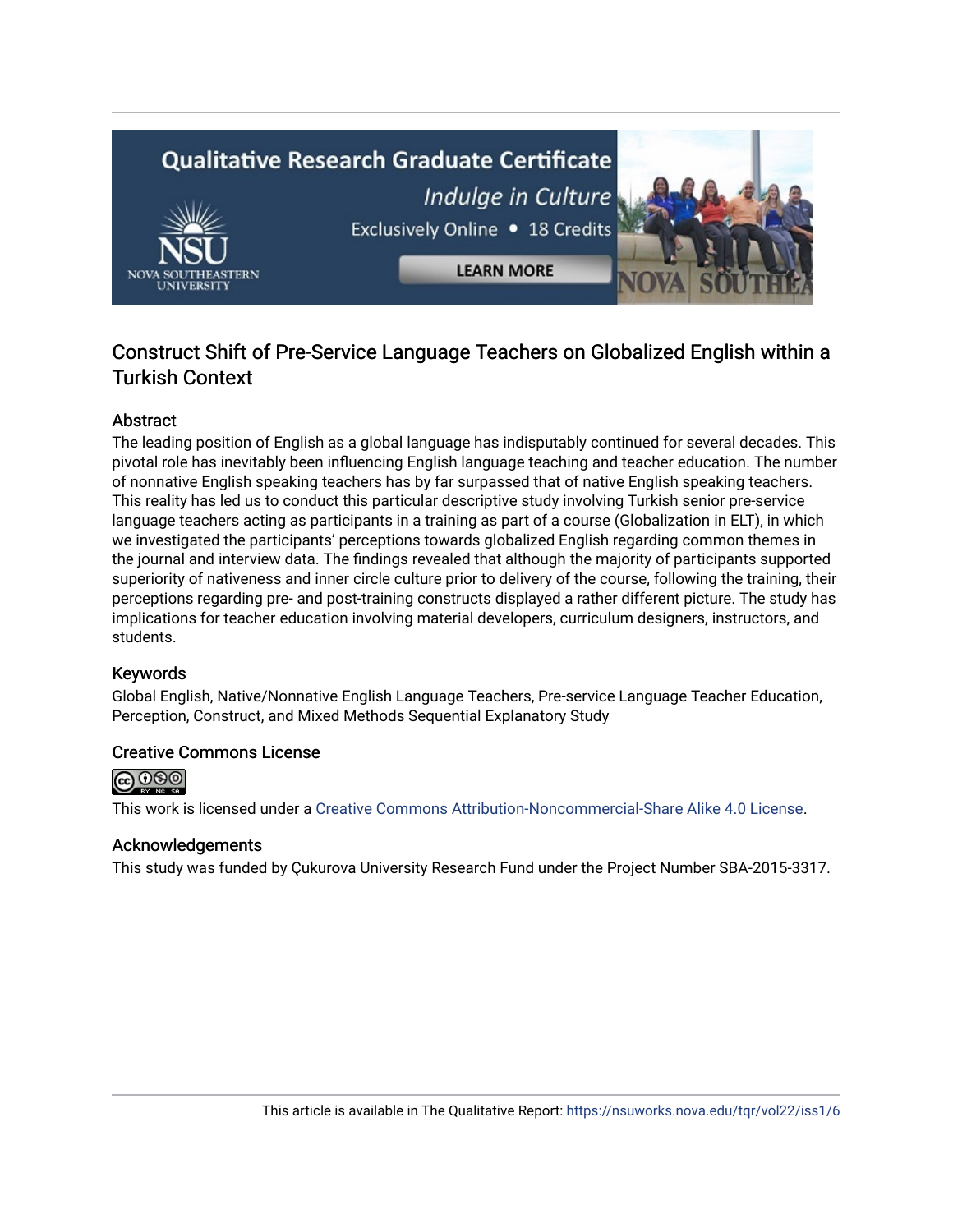

# **Construct Shift of Pre-Service Language Teachers on Globalized English within a Turkish Context**

Yonca Özkan Çukurova University, Adana, Turkey

*The leading position of English as a global language has indisputably continued for several decades. This pivotal role has inevitably been influencing English language teaching and teacher education. The number of nonnative English speaking teachers has by far surpassed that of native English speaking teachers. This reality has led us to conduct this particular descriptive study involving Turkish senior pre-service language teachers acting as participants in a training as part of a course (Globalization in ELT), in which we investigated the participants' perceptions towards globalized English regarding common themes in the journal and interview data. The findings revealed that although the majority of participants supported superiority of nativeness and inner circle culture prior to delivery of the course, following the training, their perceptions regarding pre- and post-training constructs displayed a rather different picture. The study has implications for teacher education involving material developers, curriculum designers, instructors, and students. Keywords: Global English, Native/Nonnative English Language Teachers, Pre-service Language Teacher Education, Perception, Construct, and Mixed Methods Sequential Explanatory Study*

The global spread of English throughout the world has had a major influence on business, education, and technology. English has become the lingua franca, or a universal language, and is now the language for most international communication (Bhatt, 2001). Today, it is either the official or the second language used in over fifty countries (Crystal, 1997). Although there are so many English speakers sharing this common language, English is becoming increasingly diversified in nature due to the influence it is exposed to concerning multiple linguistic and cultural variations, accents, idioms, and vernacular. This phenomenon has led to English gaining a status dubbed as "World Englishes" (WEs), for which Kachru (1996) offers three territories where language is used: The Inner Circle, the Outer Circle, and the Expanding Circle. In the Inner Circle, English is used as the first language; in the Outer Circle, it is used by mostly colonized countries as a second or official language, and in the Expanding Circle, it is highly utilized as a foreign language in the rest of the world, albeit with a cross-nation status as a medium of communication regarding education, business, and technology. As for education, particularly English language education, we see a continuously increasing number of nonnative English speaking teachers (NNESTs) functioning in both the outer and expanding circles. This number has by far already surpassed that of native English speaking teachers (NESTs; Canagarajah, 1999; Crystal, 1997; Kachru, 2001; Matsuda & Matsuda, 2001). Despite the pioneering work of the Medgyes (1992, 1994), it took almost a decade for researchers to focus on NNESTs. These studies centred mostly on self-perceptions of NNESTs and student perceptions' of NNESTs.

According to several researchers (e.g., Amin, 2000; Braine, 1999), native English speakers (NES) are more likely to be hired to teach ESL/EFL even without any specific teaching qualifications compared to qualified nonnative English speakers (NNES). Some researchers have discussed this issue of nativeness as the native speaker fallacy and argue that merely being a native speaker of a language is not a guarantee that a person will be successful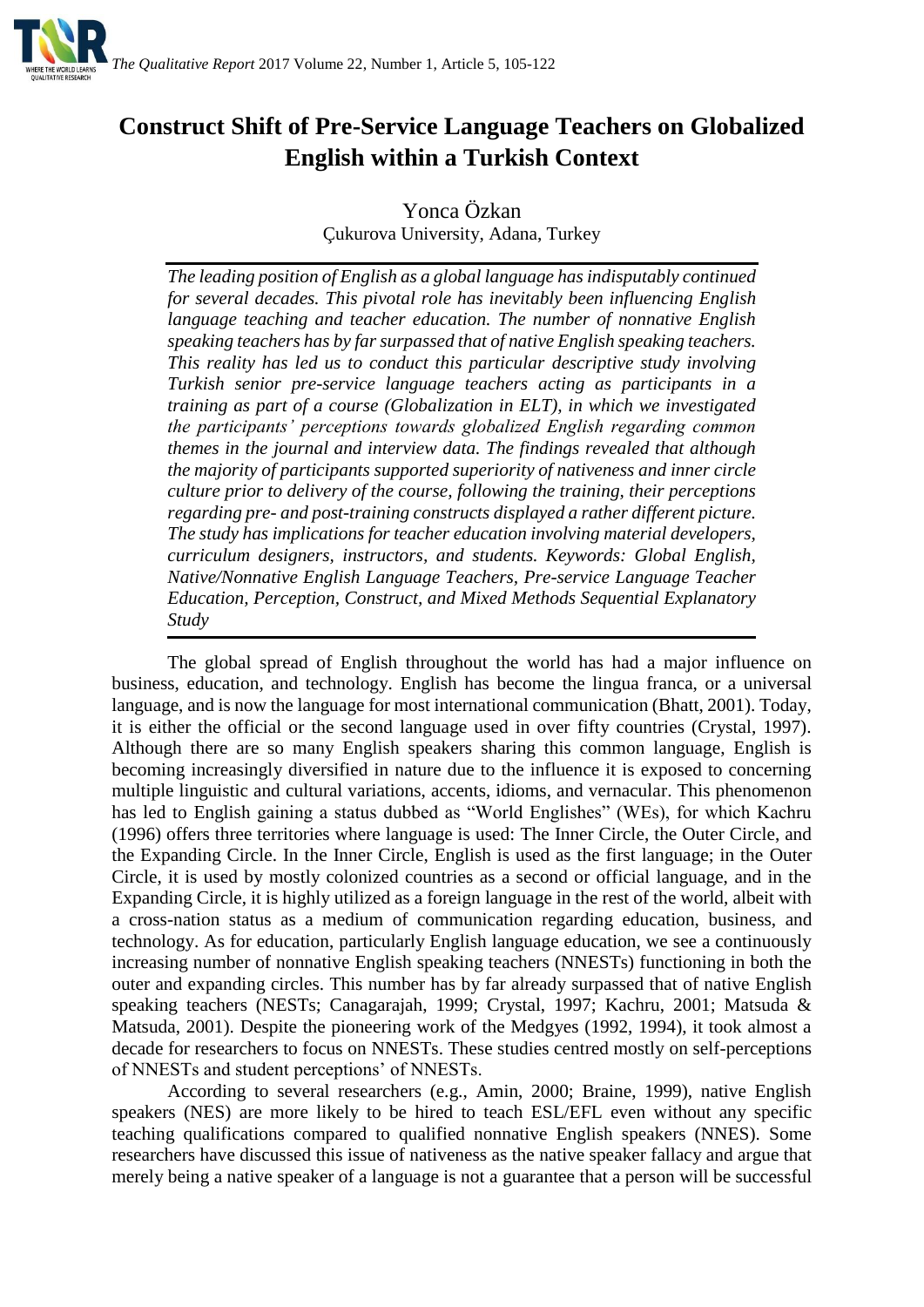in teaching his or her own native language (Canagarajah, 1999; Medgyes, 1994, 1999). Maum (2002) also argues that most of the intrinsic knowledge that a NES brings into the ESL/EFL classroom can also be learned by NNESTs through specific teacher training. However, it is generally believed that NESTs have more advantages teaching L2 learners than NNESTs (Liu, 1999). There is even a common belief that for NNESTs to become qualified they need to improve their language skills to compete with those of native speakers, yet they also need to embrace the teaching practices and methods adopted by NESTs (Mahboob, 2004). According to Beare (2013), some of the positive advantages that NES may have over NNES can be cited as: (a) providing accurate pronunciation models for learners, conversational opportunities, and insight that nonnative speakers may not have, (b) understanding native English speaking cultures with all intricacies of idiomatic English usage, and (c) having the ability to speak the language as it is spoken in English speaking countries. However, NNESTs, as was pointed out by Cook (2005), Kachru (2001), Medgyes (1994), Phillipson (2001), and Tang (1997), do have some strengths that NESTs do not have: (a) providing L2 learners with a positive role model for learning, (b) teaching language learning strategies more effectively, (c) being more empathetic to the needs and problems of L2 learners, and (d) incorporating L2 learners' first language as a method of effective teaching.

One major concept agreed upon by scholars is that "intelligibility" as a prerequisite for successful communication (Deterding & Kirkpatrick, 2006; Jenkins, 2000; Kirkpatrick, 2010; Seidlhofer, 2001). These studies support the notion that as long as NNESTs have the ability to use English effectively and are intelligible in their communication with others; this should be fair enough in our judgment of such speakers' competence in the language.

Several studies (Arva & Medgyes, 2000; Benke & Medgyes, 2005) have demonstrated that NESTs and NNESTs have very different teaching approaches and attitudes in language classrooms. These studies indicate that NESTs approach teaching English in a more relaxed and flexible style with a rather student-centered approach, whereas NNESTs tend to use a more traditional teacher-centered or curriculum-centered approach, and mainly rely on the use of textbooks following highly structured way of teaching. Medgye (1994), in Table 1, highlights some of the most significant differences found between NESTs and NNESTs regarding teaching behavior.

| <b>NESTs</b>                                | <b>NNESTs</b>                            |
|---------------------------------------------|------------------------------------------|
| Adopt a more flexible approach              | Adopt a more guided approach             |
| Are more innovative                         | Are more cautious                        |
| Are less empathetic                         | Are more empathetic                      |
| Focus on: fluency, meaning, language in us, | Focus on: accuracy, form, grammar rules, |
| oral skills                                 | printed words                            |
| Attend to perceived needs                   | Attend to real needs                     |
| Are more casual                             | Are more strict                          |
| Prefer free activities                      | Prefer controlled activities             |
| Use a variety of materials                  | Use a single textbook                    |
| Tolerate errors                             | Correct/punish for errors                |
| Supply more cultural information            | Supply less cultural information         |

Table 1. General Perceptions of NESTs and NNEST, (Medgye, 1994)

One major supremacy NNESTs may have over NESTs is probably intercultural awareness which makes learners feel more at ease in classes. Absence of this awareness will probably lead to strained classroom situations to emerge for in which case instructors would not be able to empathize with learners. Regarding this issue, Alptekin (2002), Byram (1997),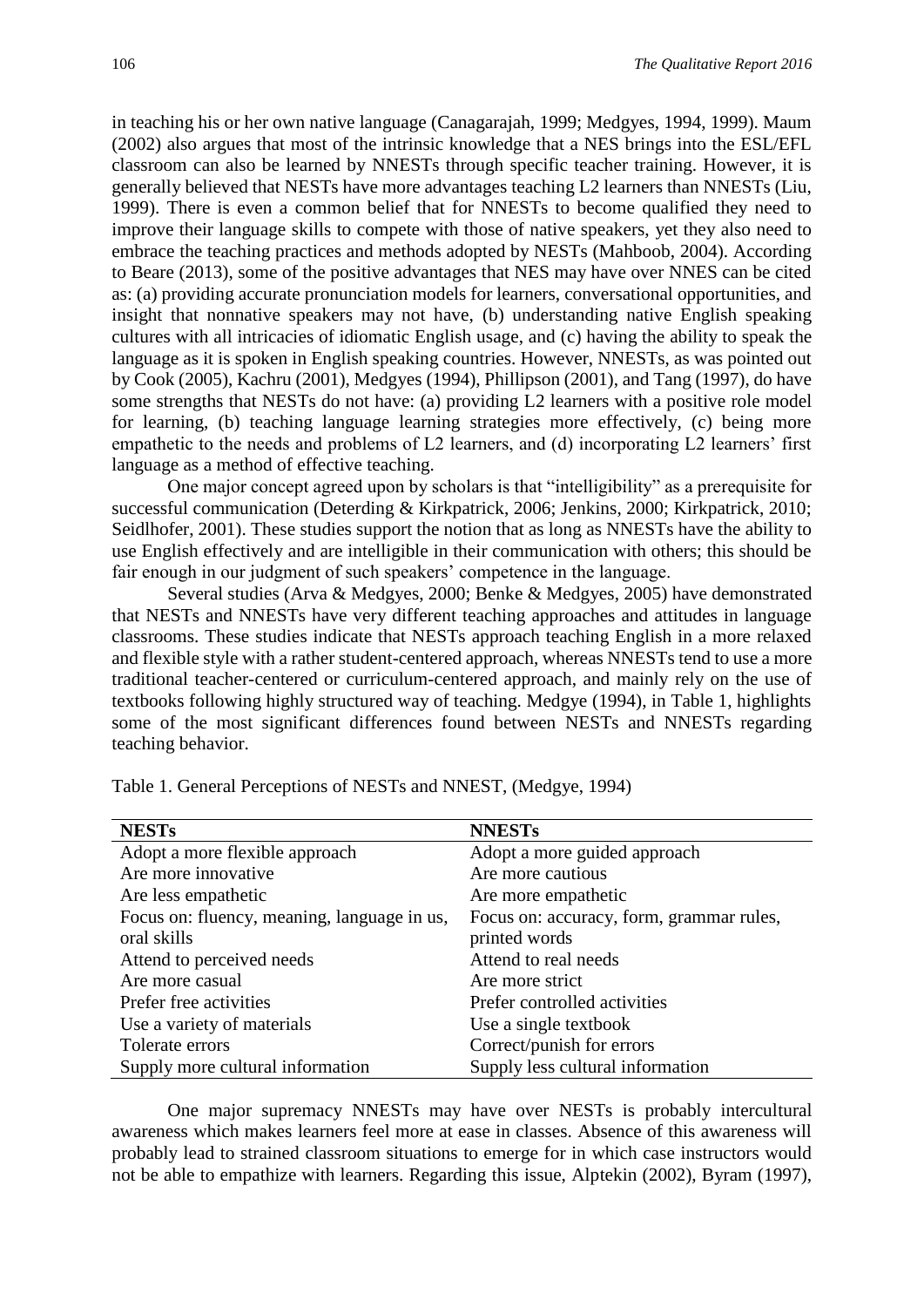Finocchiaro (1982), Sifakis (2004), Yassine (2006), Yılmaz and Özkan (2016) propose that intercultural communicative competence should be emphasized in both ESL/EFL context and teacher education programs. For these scholars, cultural awareness which describes the ability to use perspectives, practices, and products in one's own culture and in making evaluations should be raised for more empathetic learning situations. And this can only be achieved by someone with a multicultural background, who in our case is the NNEST. Despite the existence of "the native speaker fallacy" which is the belief that the ideal teacher is a native speaker of English (Phillipson, 1992, p. 185), Phillipson refuted the NS fallacy and believed that "teachers are made rather than born whether teachers are native or non native" (1992, p. 194) and other researchers investigating NESTs and NNESTs, and have all reached the conclusion that both categories of teachers have strengths and weaknesses... In order to reconstruct this misconception, dedicated and methodical training is required for our pre-service language teachers. A training program of this fashion necessitates reflection, inquiry, discussion, and observations in and outside classroom situations. Already acquired constructs have got to be reformulated in order to promote competence and self-esteem of NNEST in their practices. Here, there is a need to apply a constructivist approach which paves the way for more confident, efficient, and proficient NNESTs.

A constructivist theoretical framework underlies this study, in which I investigated how the pre-service language teachers construct meaning in their interactions with the world, and looked for shared visions (Crotty, 1998). Since this study focuses on training based on Globalized English issues, I chose a constructivist approach to examine how the participants here in our study create meaning through their participation in the training which is embedded into this particular course-*Globalization in English*- they were enrolled in.

Here in the training based on the constructivist principles, learning activities involve active engagement, inquiry, problem solving, and collaboration with other individuals. The instructor (also researcher), here, is a guide or facilitator who encourages learners to critically question, challenge, and come up with their own conclusions. It challenges an empiricist/reductionist approach to teaching/learning where the teacher fills students with information considered to be true knowledge, and the students store this information (Cannella & Reiff, 1994; Richardson, 1997). Constructivist teacher education usually reflects two main traditions: (a) the developmental, and (b) social reconstructionist traditions (Canella & Reiff, 1994). While the former attempts to teach students in mostly Piagetian manner, the latter emphasizes deconstruction of prior knowledge. The developmental tradition is typically characterized by direct instruction in theory and practice, mostly without opportunities for selfexamination. This approach tends to appear rather prescriptive emphasizing teacher control or manipulation (Oldfather, Bonds, & Bray, 1994). Social reconstructionist tradition, however, enables students to deconstruct their prior knowledge through critical analysis and structured reflection.

This study tries to shed light on globalized English within the framework of social constructivism concerning pre-service language teachers by exploring their pre- and postconstructs in a training provided during a course titled *Globalization in ELT*. In this respect, I as a researcher based on my observations and experiences at the ELT Department in one of the state universities in Turkey, I have been observing our pre-service teachers need to raise their awareness concerning NEST and NNESTs and their characteristics in teaching and other Globalized English issues that are quite essential in their actual teaching practices. I have been giving lectures on *Globalization in English* for the last three years which was initiated due to my doctoral student's project based on English as a lingua franca and teacher education. This study is also based on such a training so that our pre-service language teachers could become aware of ELF related issues mainly intelligibility and ownership of English. Based on end-year reflections regarding this elective course, all of the course participants expressed their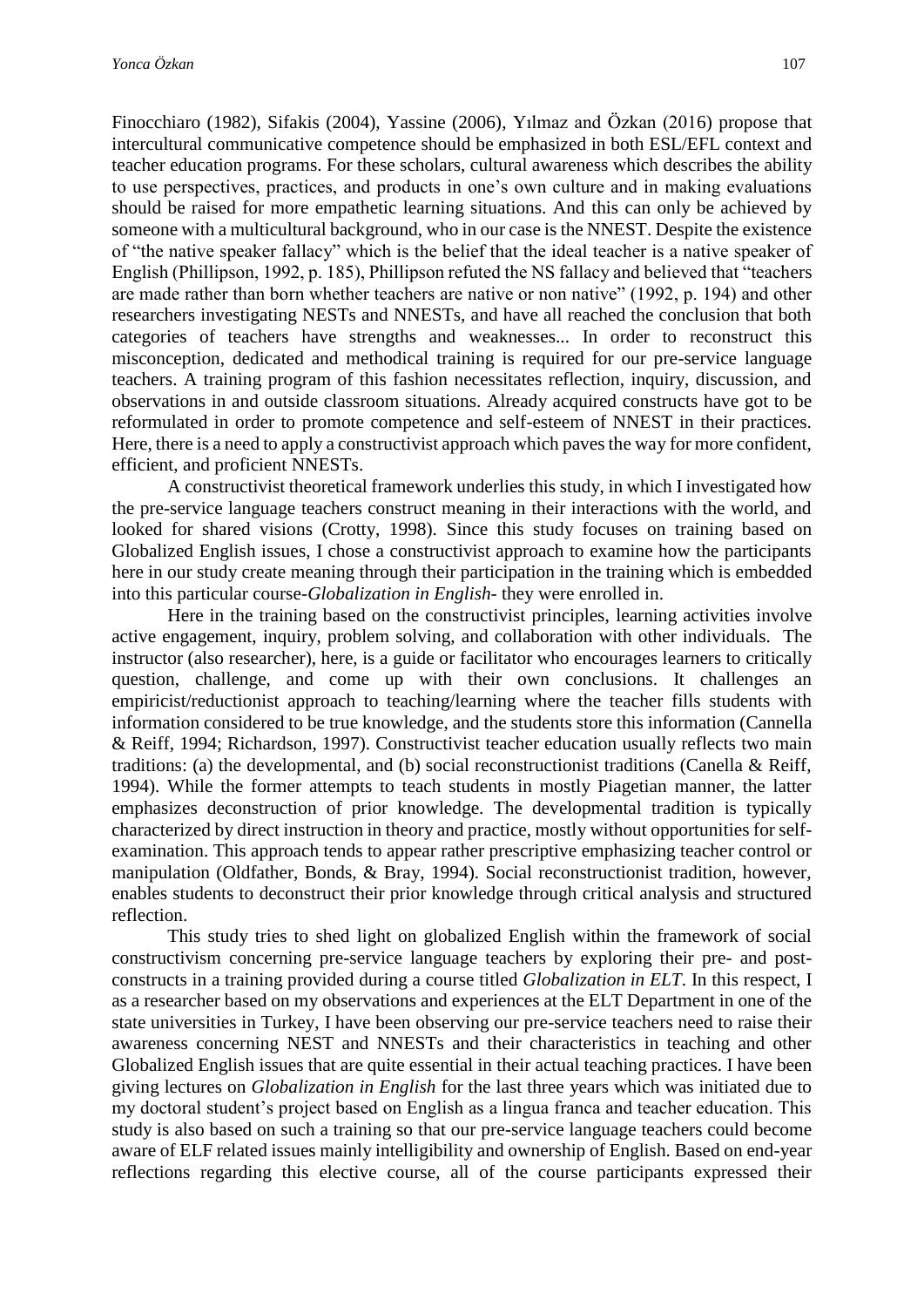satisfaction out of this specific course and its materials. Since this is the case, I never had a doubt in pursuing this elective course titled *Globalization in English* at my department with the aim of enabling the student teachers at my department to become fully aware and competent on these cross-cultural and international issues with the support of materials based on empirical research, books, and audio/video materials. In this study, I tried to share my course experience from *Globalization in ELT* focusing on the pre-service language teachers' views and I sought responses to the following questions:

- 1. How do Turkish pre-service English language teachers perceive globalized English prior to a training program in reformulating their already acquired constructs about Global English (GE) related issues?
- 2. How do Turkish pre-service English language teachers perceive globalized English following a training program in reformulating their already acquired constructs about GE-related issues?
- 3. If there are any construct shifts, what are the factors leading to such alterations?

#### **Methodology**

#### **Participants**

The participants in this study (n=49; 10 males and 39 females; age range: 21-23) were all teacher candidates of the English Language Teaching (ELT) department of a state University in Southern Turkey, being educated and trained to become ELT teachers. All participants were in their 4<sup>th</sup> year of education and were following a curriculum composed of English teaching methodology, linguistics, research, and literature courses. Participants' level of English was fairly similar with upper intermediate level on a scale of 5. For this study, purposeful sampling was used, which is regarded as an appropriate approach when conducting a study to provide a fair picture of the participants' experiences (Frankel & Devers, 2000).

A total of forty-nine pre-service language teachers attended the theoretical training of the study. They all volunteered to participate in the study by choosing the elective course titled *Globalization in ELT* to take the Globalized English training program in the fall term of the 2015-2016 Academic Year. Before being exposed to the training program, they were all interviewed and given a questionnaire to understand their perceptions regarding the issues of Global English. This pre-data revealed that a great majority of them were unaware of certain globalized English-related issues and debates and they were all strong favorers of a native speaker-based model of language teaching.

#### **Method**

In this study, in order to answer the research questions, a qualitative case study design was adopted. Both interviews and weekly journals which enabled me to explore the pre-service language teachers' perceptions and experiences in *Globalization in ELT*-one of the four elective courses chosen by the participants of this study with 2 credits) were used so as to collect and analyze the data to reveal the perceptions of pre-service language teachers on the concepts of GE-related issues (intelligibility, culture, nativeness, ownership of English, and NEST/NNEST), and self-esteem (Please see course syllabus-assessment section in Appendix-1). These issues were guided by studies in the literature review focusing on English as an international language, English as a lingua franca and globalized English context. The qualitative aspect of the study gives a way to provide insights into the case of educational training of such issues, how the pre-service teachers construct these issues /concepts, how they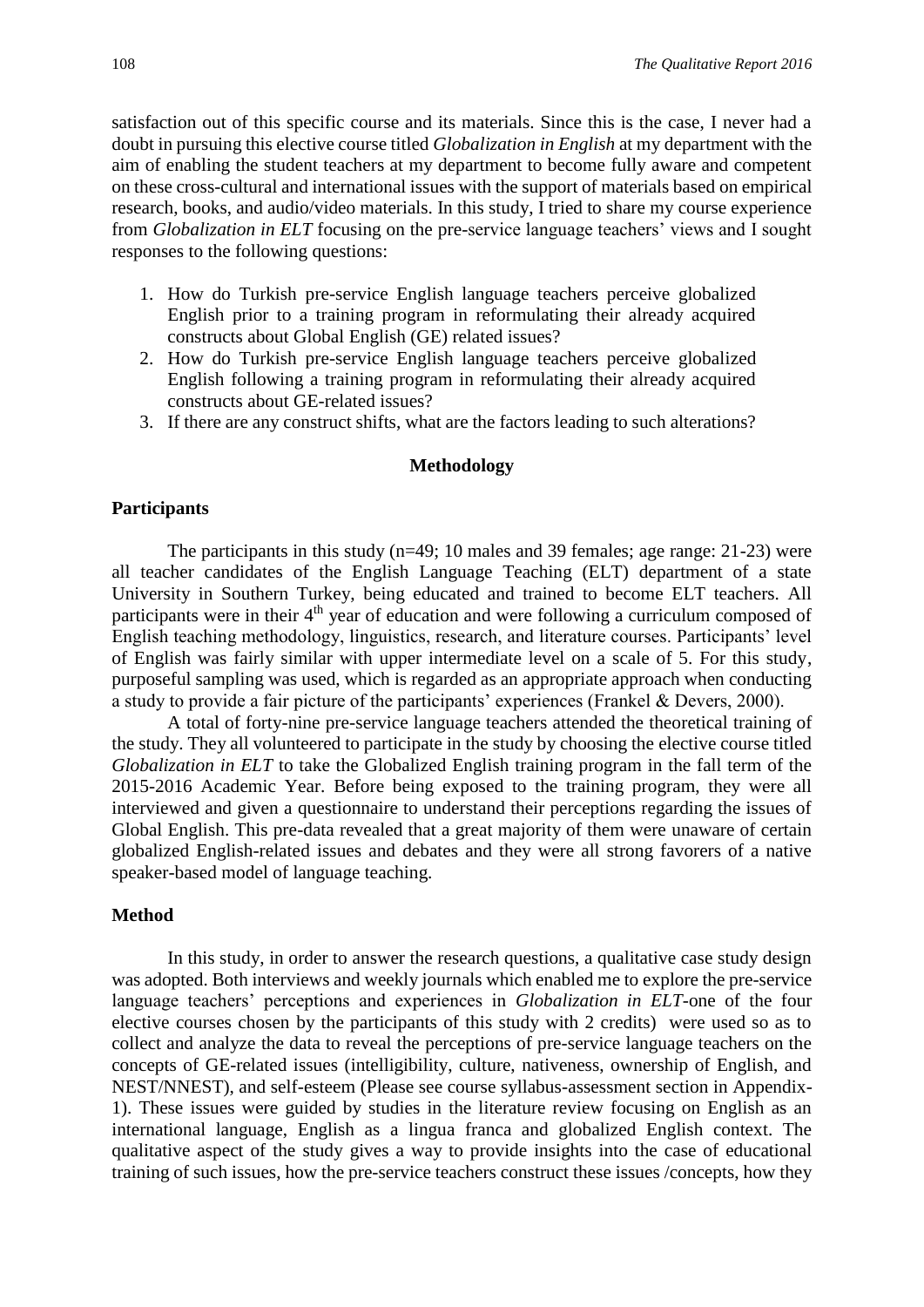interpret their course-specific experiences and the meaning they associate with these experiences (Merriam, 2009). Also, this aspect allowed me to explore the phenomenon within a real-world context (Creswell, 2003, 2007). This university was chosen for the case study as it was where the researcher/the author was employed.

Content analysis can help researchers make inferences by identifying the characteristics in the targeted text (Stone, Dunphy, Smith, & Ogilvie, 1966). Researchers transform the content into numerical terms by counting the frequency of the terms occurring in the text. Inferences are developed through frequency count, with which themes are developed. Statistical techniques can be applied to help researchers count the frequency of the terms which occur in the text (Moodie, 1971). Similarly, I used content analysis to examine the themes before and after the training. Counting the frequencies of the terms which occurred in student teachers'journals helped me to identify what really mattered during this training. Content analysis can only provide the general patterns of the recurring terms. However, it was not able to sufficiently help me understand why certain groups of terms occurred more frequently than other terms in the journals and in order to deeply comprehend interviews conducted as well with each of the course participant. Content analysis was carried out for determining common themes from both sets of data sources: journals and interviews. The results were presented in descriptive statistics and the themes emerged within elicited journal and interview data were discussed with verbatim.

# **Instruments**

I collected the data via two techniques: weekly student journals and semi-structured face-to-face pre- and post-training interviews. Each participant in the study created a weekly journal based on each week's (for 13 weeks) session content as part of the training in total 637. I did not take 99 journals into account since they were missing in content. I gave a hint for each week to make participants start their writing journals, the participants posted their essays on Class Blog (See Appendix-2 for samples) created just for the very specific purpose of the course I have been conducting. As for the interviews, the first lasted approximately 400 minutes; 6 to 8 minutes per participant, and the second approximately 500 minutes; 8 to 10 minutes per participant. The researcher's interpretations of the participants' statements strictly conformed to the rules of research by concealing identity of the participants. The study was undertaken in line with Çukurova University ethics procedures and guidelines as stated in the Official Paper dated on 16.06.2013 and numbered 28679. I conducted the two interviews in a one-to-one fashion, and audio recorded in order to gain better insights of participants' comments and enhance validity. As a researcher and instructor during this course, I and one of my doctoral students studying corresponding issues in her study worked together during interview sessions especially in recording and transcribing the data. The interview performance referring to whether the participants uttered long or short scripts of language were not the matter in grading of the course. Also, we listened to the recorded interviews twice in order to make sure that no points were missed. Then we transcribed all the interview data before figuring out the themes. I posed the following items to the participants in the interviews:

Pre-training Interview:

 What are your views regarding native/nonnative speaking teachers? Is nativeness an important feature in language teaching? Who owns English? Does native mean ideal teacher to you? Is there a relationship between language and culture? What should cultural information consist of in English language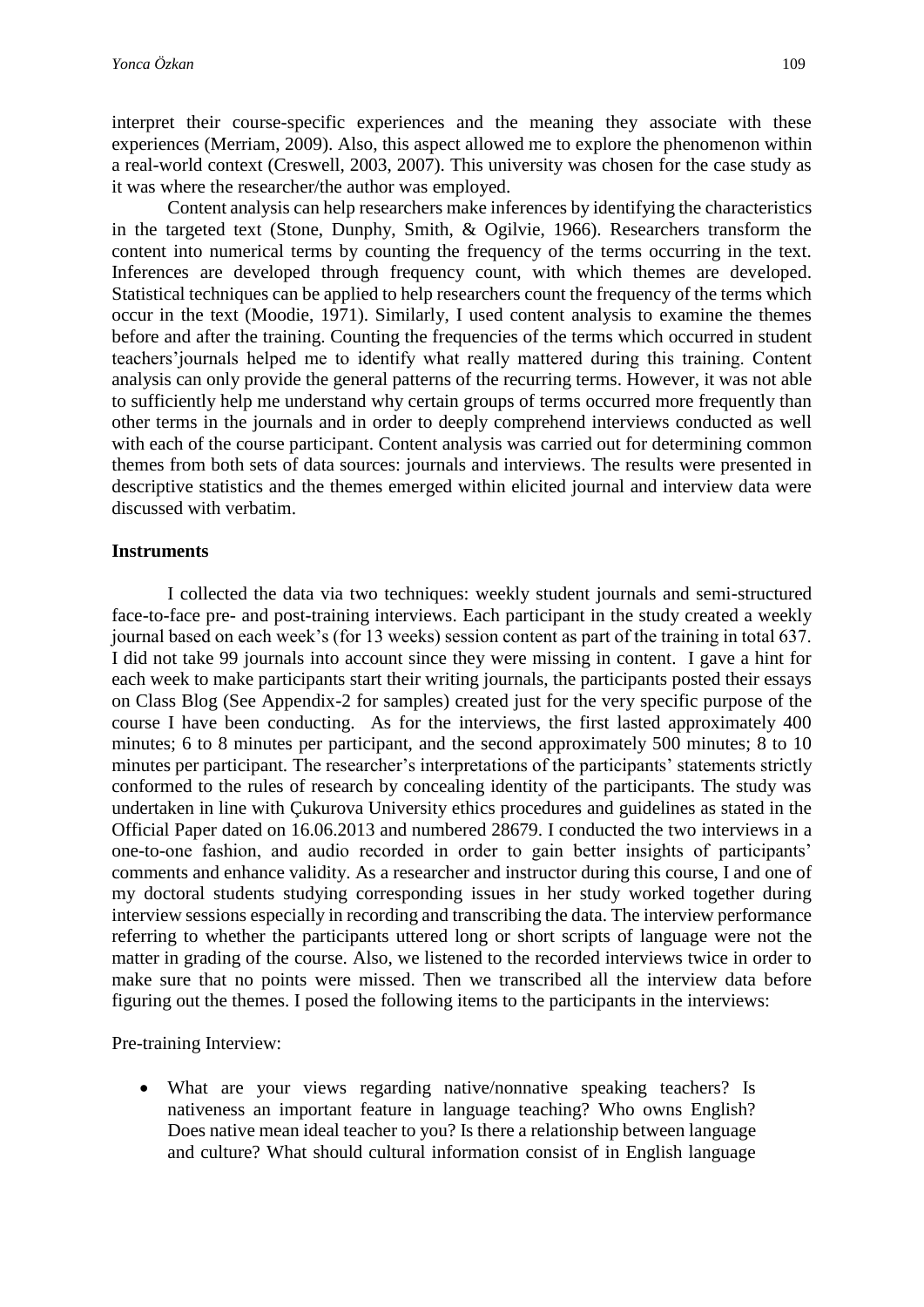classrooms? How do you feel as a nonnative speaking teacher in your practicum context?

Post-training Interview:

 How did this course affect your perceptions in the issues of GE? Is nativeness an important feature in language teaching? Who owns English? Does native mean ideal teacher to you? Is there a relationship between language and culture? What should cultural information consist of in English language classrooms? How do you feel as a nonnative speaking teacher in your practicum context? Do you feel any change in your views after your exposure to the training? If there is any, can you explain in detail? Out of this training, what aspects would you specifically carry to your actual teaching practice?

#### **Procedure**

The training part of the *Globalization in ELT* Course consisted of 14 weeks in total (2 hours of meeting per week: face-to-face involving course lectures, video presentation, discussion, and reflection), reading and discussing articles/chapters, reflecting upon GE-related issues (prior to face-to-face meeting), and writing journals (following face-to-face meetings). During the training, most up-to-date global literature (scholarly published articles, textbook chapters, books, reviews, videos, etc.) regarding English language teaching was utilized for attaining our very aim of raising awareness concerning GE-related issues (See samples from pre-service teachers in Appendix-2). Each week as an incentive to keep weekly journals, and the course instructor gave two or three questions to trigger their thoughts and writing in this process (See samples in Appendix-2).

#### **Data Analysis**

I analyzed the data from the two instruments, weekly journals and interviews in the form of verbatim transcripts in terms of common emerging themes, which were categorized as pre- and post-training constructs. A qualitative thematic methodology was used in order to seek evidence for the research questions. First, I read and then reread the journals and transcripts of each pre-service language teacher. Merriam's (2009) guidelines were followed in the analysis of the journal and interview data. I moved from the single words to the generation of themes and categories. Then I caught ideas, reflections and thoughts throughout the data. Underlining the common words and ideas to from the codes and categories, I started to figure out the common themes emerged to tabulate occurrences of reflections. After I wrote down categories, I reread the notes again until no additional idea was to be found and be sure that I reflected all the thoughts and views of the participants in the study. And these categories were divided into some general themes. I analyzed the themes in terms of frequency of occurrence, and I conducted a chi-square test in order to identify any observable significant differences in the dispersion of overall themes for each item. After the interviews, I transcribed the recorded sessions and put it into a document form so that I can share these with each of the participants in the study. This allowed the participants to change or modify their responses and served as a means of member checking of the interview data, which was employed in order to construct internal validity and credibility in data analysis process (Merriam, 2009).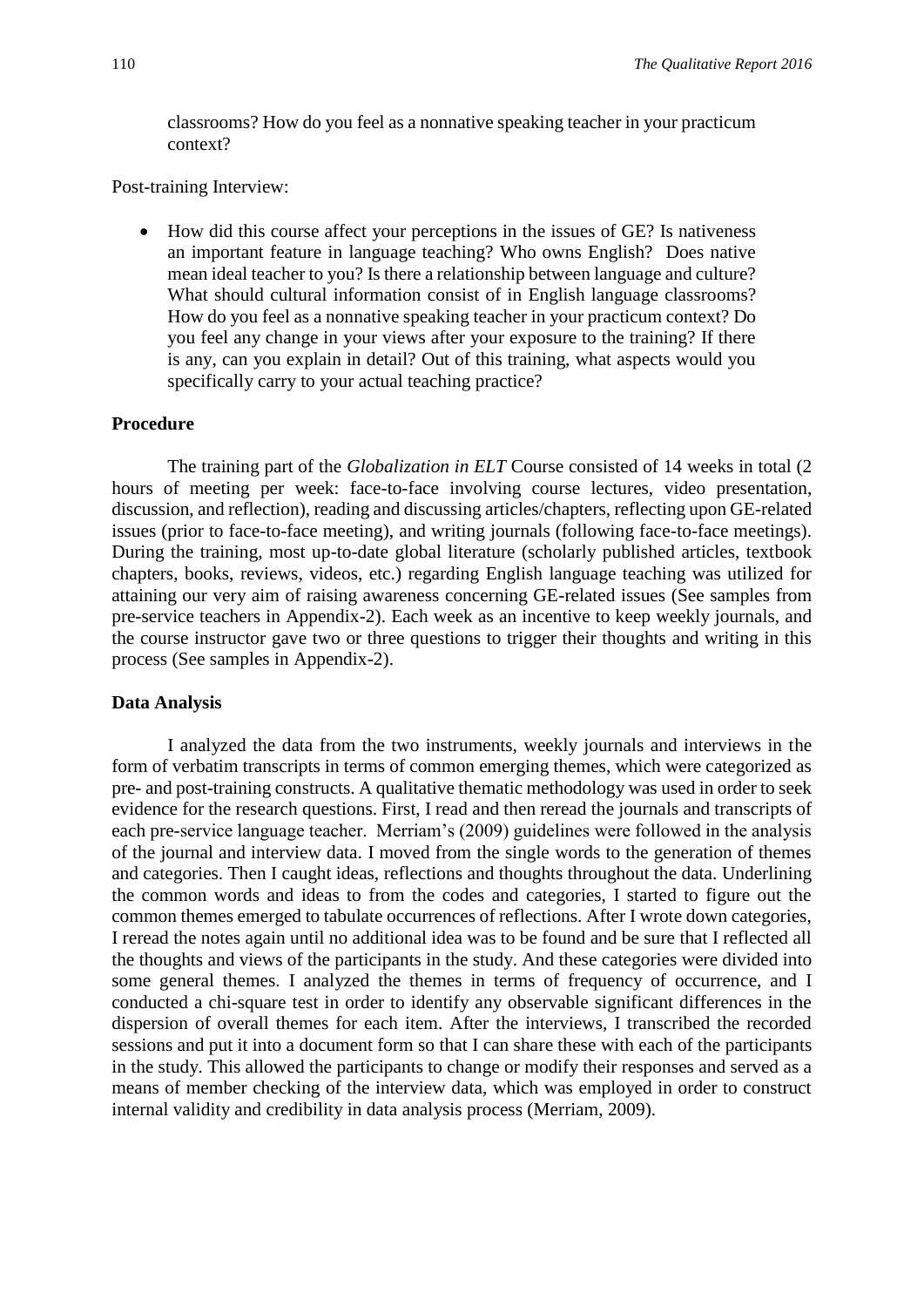#### **Findings**

The results of our analyses are presented in both tabular form for the journal data, and verbatim of participants regarding GE-issues are presented with elaboration concerning each raised theme in the interview data.

# **Journal Data**

When pre- and post-training data is compared, we can see a considerable shift in participants' constructs, in that while the main focus was on NEST superiority in the pretraining period, in the post, priority shifted in favor of NNEST competence and skills in teaching (Research Questions #1 and 2). In Table 2, related percentages of both constructs are clearly illustrated.

| Themes #   | <b>Themes</b>                             | Pre-training (%) | Post-training (%) |
|------------|-------------------------------------------|------------------|-------------------|
|            | NEST superiority                          | 26.9             | 1.0               |
| 2          | Communicative competence                  | 21.1             | 1.8               |
| 3          | Ownership of English                      | 15.7             | 3.0               |
| 4          | Inner circle culture/target<br>culture    | 11.3             | 2.5               |
| 5          | Self-esteem and self-<br>confidence       | 6.9              | 11.5              |
| 6          | Professionalism                           | 3.9              | 9.7               |
|            | Intercultural communicative<br>competence | 3.5              | 17.8              |
| 8          | Global status of English                  | 3.2              | 9.6               |
| 9          | World Englishes and their<br>cultures     | 2.8              | 12.0              |
| 10         | Intelligibility                           | 2.3              | 15.6              |
| 11         | Intercultural awareness                   | 2.3              | 15.4              |
| Chi-square |                                           | $p=0.000$        | $p=0.000$         |

Table 2. Common Themes in Pre- and Post-Training Periods

Overall, 11 common themes emerged from the pre- and post-training periods. In Table 2, we can see that while some themes expanded from rather limited percentage of occurrence to considerable percentage of emergence, some others were shifted in exactly the opposite direction. As can be seen from Table 2, most constructs in the pre-training period were related to NEST superiority-being communicatively competent in English, claiming NESTs own English and NESTs do know target culture better than NNESTs. However, in the post-training period, we face a considerable shift towards constructs concerning intercultural awareness, intercultural communicative competence, and intelligibility. For instance, NEST superiority (Theme 1) was observed to have the highest gap between pre- and post-training periods, for while this theme emerged by 26.9 percent in the pre-training period, in the post-training, we can observe a rather significant decrease in its occurrence (1.0%). As for expanded themes, Theme 7 (Intercultural communicative competence), with 3.5 percent in pre-training considerably increased to 17.8% in post-training. Similarly, Themes 5 (Self-esteem), 6 (Professionalism), 8 (Global status of English), 9 (World Englishes and their cultures),10 (Intelligibility), and 11 (Intercultural awareness) displayed considerable expansion comparing their pre and post percentages of occurrence: Theme 5 (Self-esteem and self-confidence): 6.9-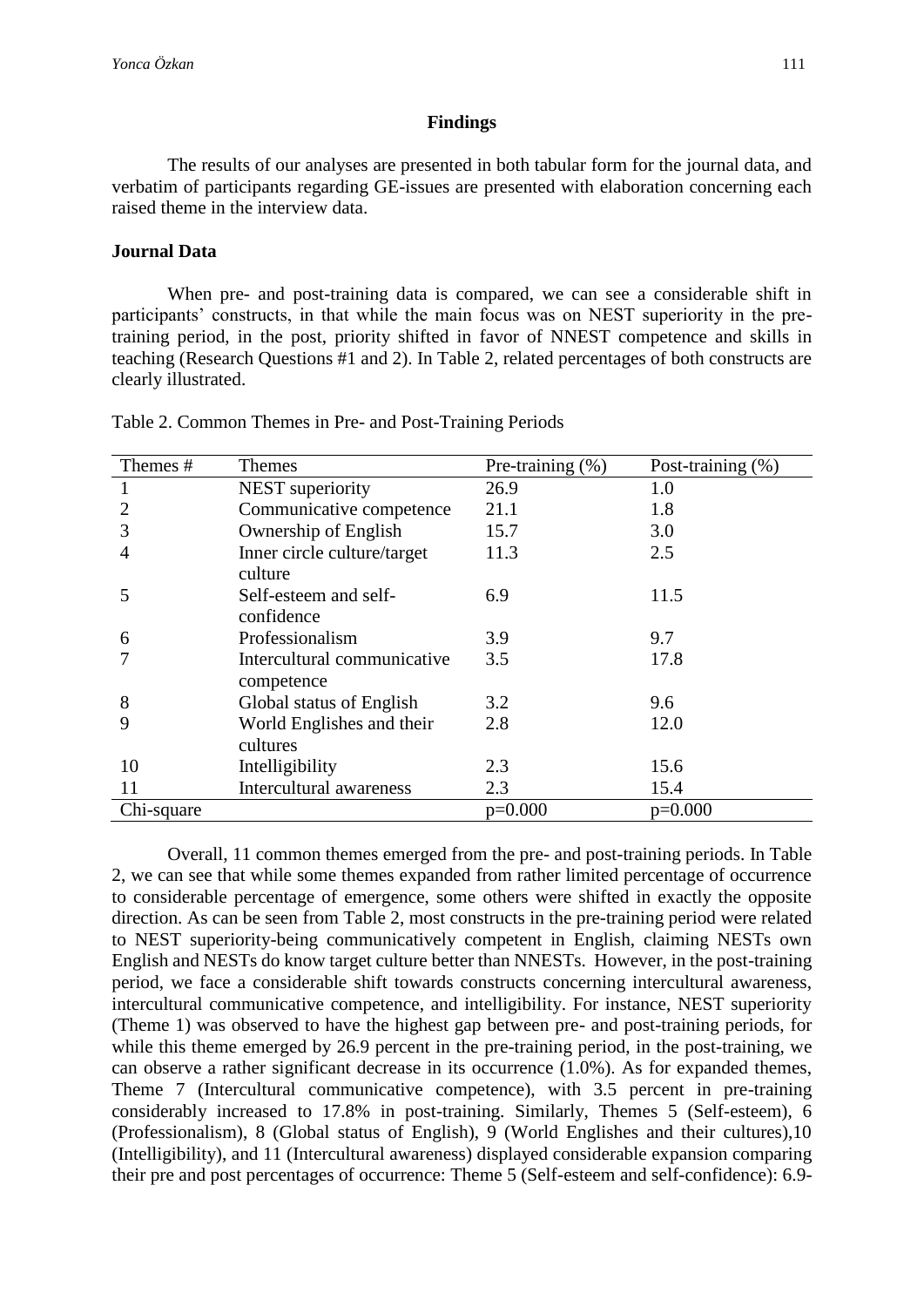11.5; Theme 6 (Professionalism): 3.9-9.7; Theme 8 (Global status of English): 3.2-9.6; Theme 9 (World Englishes and their cultures): 2.8-12.0; Theme 10 (Intelligibility): 2.3-15.6; Theme 11 (Intercultural awareness): 2.3-15.4). As for the themes, which shifted in the opposite direction, we see a rather significant shrinkage of percentage in occurrence comparing the pre and post-training periods: Theme 2 (Communicative competence): 21.1-1.8; Theme 3 (Ownership of English): 15.7-3.0; Theme 4 (Inner circle culture/target culture):11.3-2.5).

As can be seen from Table 2, superiority of NEST in the pre-training period has dramatically dropped to 1.0 % of emergence in the post-training period. On the other hand, communicative competence in the use of English which attracted preference by rather high percentage (21.1%) in the pre-training period was remarkably illustrated with a rather low percentage (1.8%) in the post-training period. Expectedly, similar behavior in the tendency of participants was also voiced in the interview data. What pre-service teachers voiced before and after the training regarding intelligibility, NEST/NNEST, and self-esteem are presented below:

In the lecture, with the articles, chapters, and videos I observed the misconceptions of English, the stereotypes, the importance of intelligibility etc. From some scholars' perspectives, I got the language again and developed myself new approaches especially in teaching English. From now on, as I know the importance of intelligibility, I will pay more attention on fluency and being understandable rather than being like native speakers. The lecture generally underlines the fact that you should focus on communication rather than the fallacies based on native speakers. Before this lecture, I had some fallacies too but now, as I understood from this experience, I will try my best to teach effective, communicative strategies in my classes. (Intelligibility; Excerpt 1)

Thanks to the papers, chapters, videos in lectures, I have learned that to be flawless English teacher, it is not necessary to be NEST. According to my knowledge about lecture which is Globalization in ELT, there are many NNEST who are more successful than NEST in teaching English. As a teacher, fluency will be more important than accuracy in my own teaching in the future. (NEST Superiority; Excerpt 2)

I did not choose the course on purpose, I just was wondering what is going to be studied. Honestly, I had some prejudice. I didn't like reading articles because they couldn't take my attention. When I watched the videos of David Crystal about Global English and Standard English etc., I started to have curiosity about the course. In terms of teaching English, I have some new beneficial techniques thanks to him and other scholars such as Jennifer Jenkins. She really encouraged me very much. Because I believe now (thanks to the course) every non-native teacher or student have their own accent, their own English. They don't have to imitate British accent or American accent. The point must the fluent use of English. So, I have so many new ideas, language strategies and motivation (the most important one for me. (Self-esteem; Excerpt 3)

# **Interview Data**

In support to the journal data, interviews conducted with the participants yielded sound ground for our interpretation of the shifts observed in pre- and post-training constructs: (a) intelligibility, (b) culture, (c) nativeness, (d) ownership of English, and (e) self-esteem.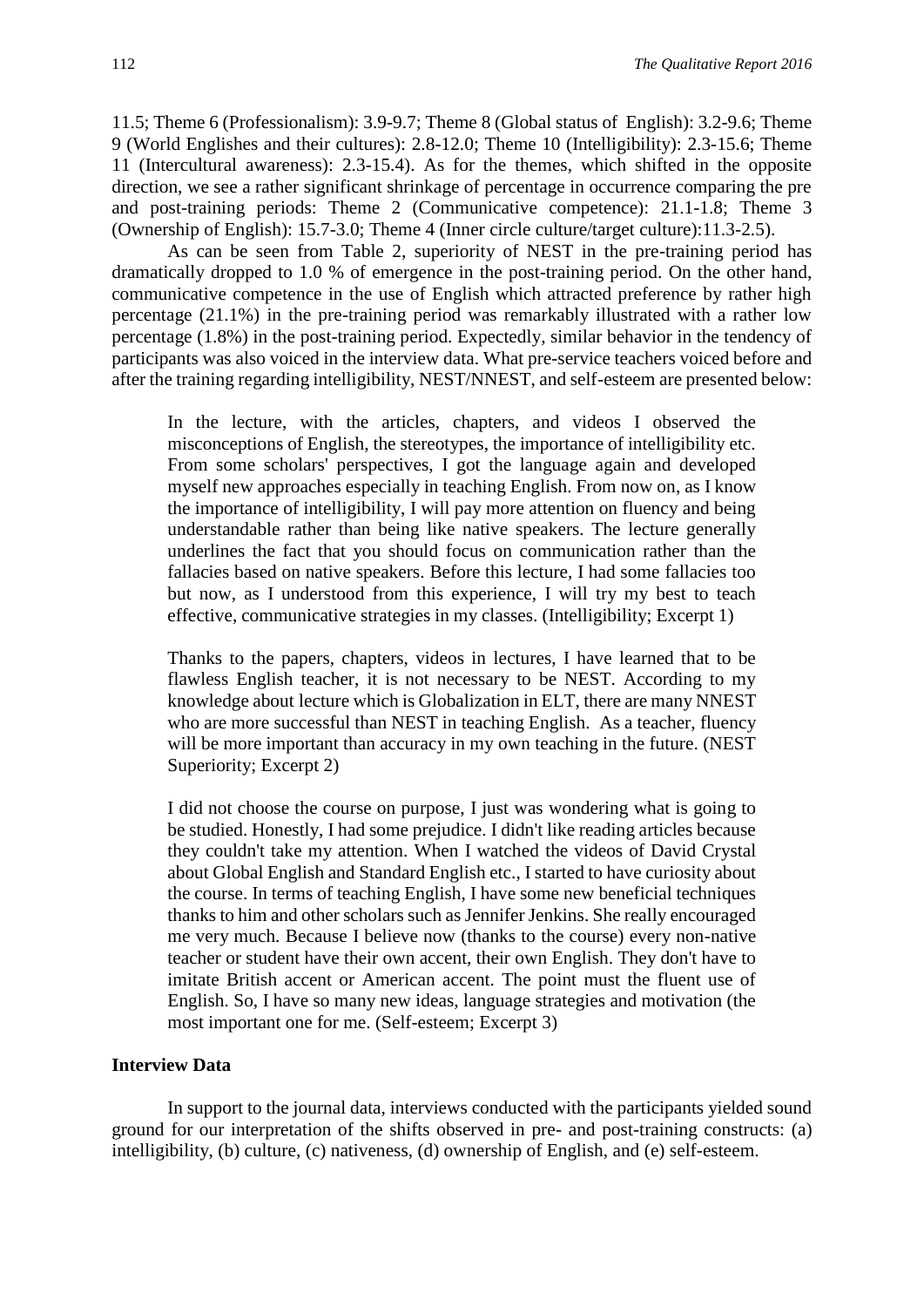#### *Intelligibility*

Prior to training, 39 participants believed the ideal teacher to be a native speaker due to his/her phonological, grammatical, and pragmatic competence. Following the training, nearly all participants (n=46) agreed that intelligibility gained priority over native-like linguistic characteristics. Here are presented the participants' verbatim statements highlighting this:

Native speaker teacher should be preferred in any teaching context since they use perfect English. (Pre-training; Excerpt 4)

Now I see that we do not have to speak native-like in order to be a good model for our students. Intelligibility must be taken into account and westerns norms should not be the model. (Post-training; Excerpt 5)

I should try to raise my students' awareness towards lingua franca core in order to highlight intelligibility in class but not perfect pronunciation. (Post-training; Excerpt 6)

## *Culture*

In the pre-training period, 41 participants believed language teachers should refer to inner-circle culture in a language teaching context. However, following the training, most of the participants (n=45) believed that integrating outer and expanding cultural elements should also be incorporated into an ELT context with specific emphasis on their own indigenous culture (i.e., Turkish). The shift can be well exemplified in the verbatim statements:

I would cover British or American culture in my classes and I was exposed to British culture while I was learning English at school. (Pre-training; Excerpt 7)

We should give cultural aspects of the language. So, our students encounter different cultures and they will be more tolerant and respectful toward other cultures. (Post-training; Excerpt 8)

I provide intercultural base, not just target culture. Language is not linked to one culture and I will not ignore nonnative culture and norms. I will embed both native and nonnative culture. (Post-training; Excerpt 9)

#### *Nativeness*

Nativeness was regarded as an important factor prior to the training by 37 participants. However, following the training, the elicited data show that only 7 still believed that nativeness is of paramount significance in teaching English. The excerpts here best illustrate the shrinkage in the participants' constructs following the training.

Being native brings success in applying for a job and teaching itself in Turkey. (Pre-training; Excerpt 10)

I would fight against misconceptions such as only nonnative speech is accented, nonnative speech lacks intelligibility, and the nonnative speaker is responsible for communication problems. (Post-training; Excerpt 11)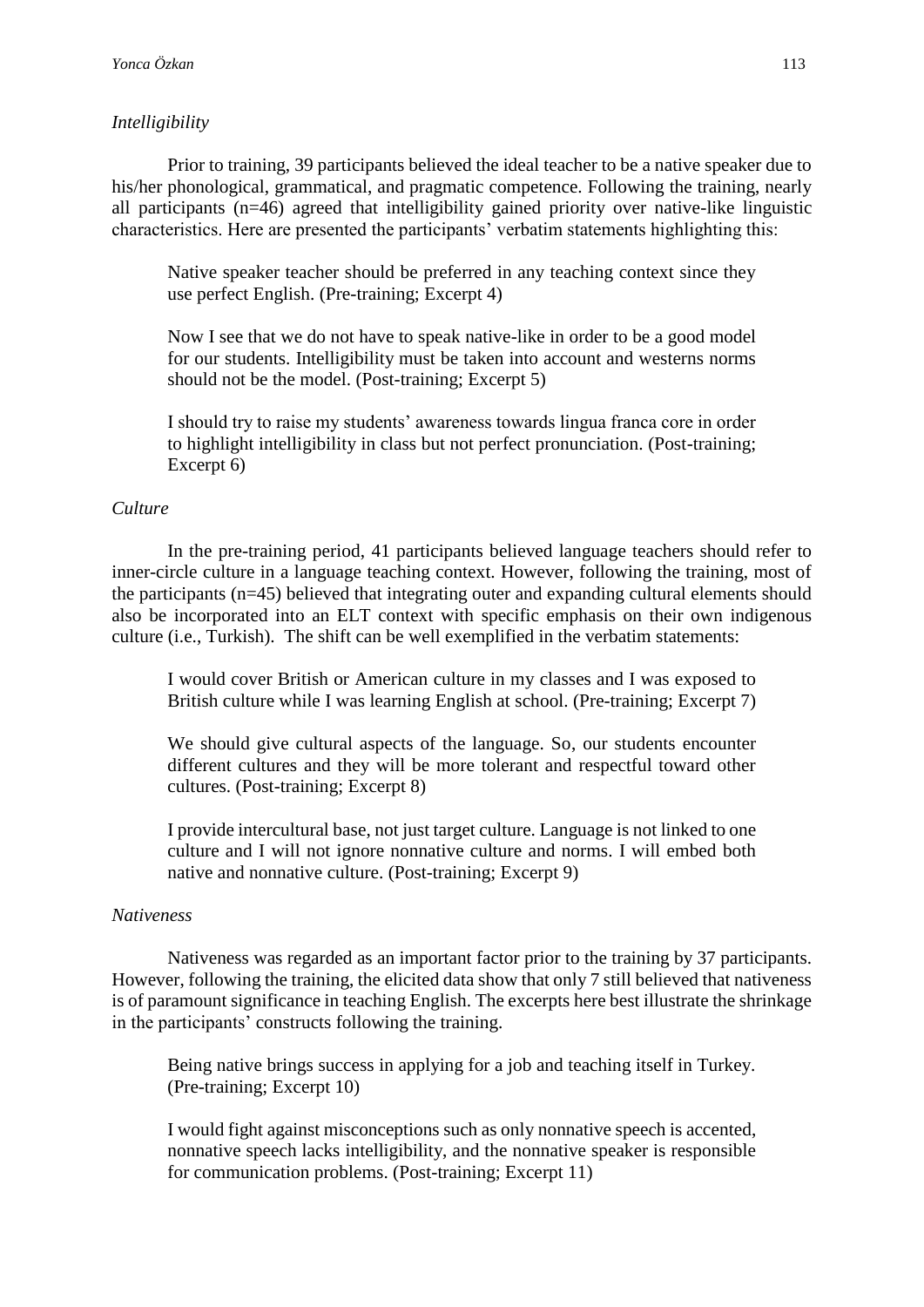As a student, I gave up feeling sorry about speaking like native speakers. Secondly, I recognize that I also have an accent which is described as foreign accent. I have much more courage since I understand that I can be better than a native speaker teacher regarding some pedagogical issues. (Post-training; Excerpt 12)

## *Ownership of English*

Of the participants, a great majority (n=44) believed that only native speakers of English owned the English language in the pre-training period. Following the raising awareness sessions, however, only 16 held the belief that the language belonged to the very people who used it as their native language. These statements are representative of the shift in this construct:

Language and culture are united to me and we cannot separate culture from the language. (Pre-training; Excerpt 13)

I would make sure my students to be aware of paradigms. The way they see world, how language and globalization is connected, I would want them to dig into their mental maps. The maps that will help lead them to universal challenges while building up their own identity. (Post-training; Excerpt 14)

I would definitely inform my students about the ownership of English. Since English belongs to anyone who speaks it, it gives them reins and makes them the master of the language no matter what their levels are. (Post-training; Excerpt 15)

#### *Self-esteem*

In this study, prior to training, due to differences in linguistic and cultural characteristics between themselves and native speakers of English, most of the participants (n=42) voiced decrease in their self-esteem during their classroom practices. Following sessions of the training in Globalization in ELT Course, a significantly great majority (n=40) began to voice a heightened level of self-confidence and self-esteem in their encounters with native speakers and their classroom practices. This significant construct shift is well illustrated in the extracts in the following:

I feel less competent in using English when compared to native speakers of English. But I think my grammar is good enough to teach English. Still I cannot speak like a native speaker. (Pre-training; Excerpt 16)

I was thinking that I wouldn't be able to be a good speaker like a native speaker. Here, I gained self-esteem about this subject. I know that I can be a good speaker as well as native speakers from now on. Intelligibility is more important instead of being perfect speaker. As a student, I gave up feeling sorry about speaking like native speakers. Secondly, I recognize that I also have an accent which is described as foreign accent. I have much more courage since I understand that I can be better than a native speaker teachers. They don't have so many advantages of teaching English well. (Post-training; Excerpt 17)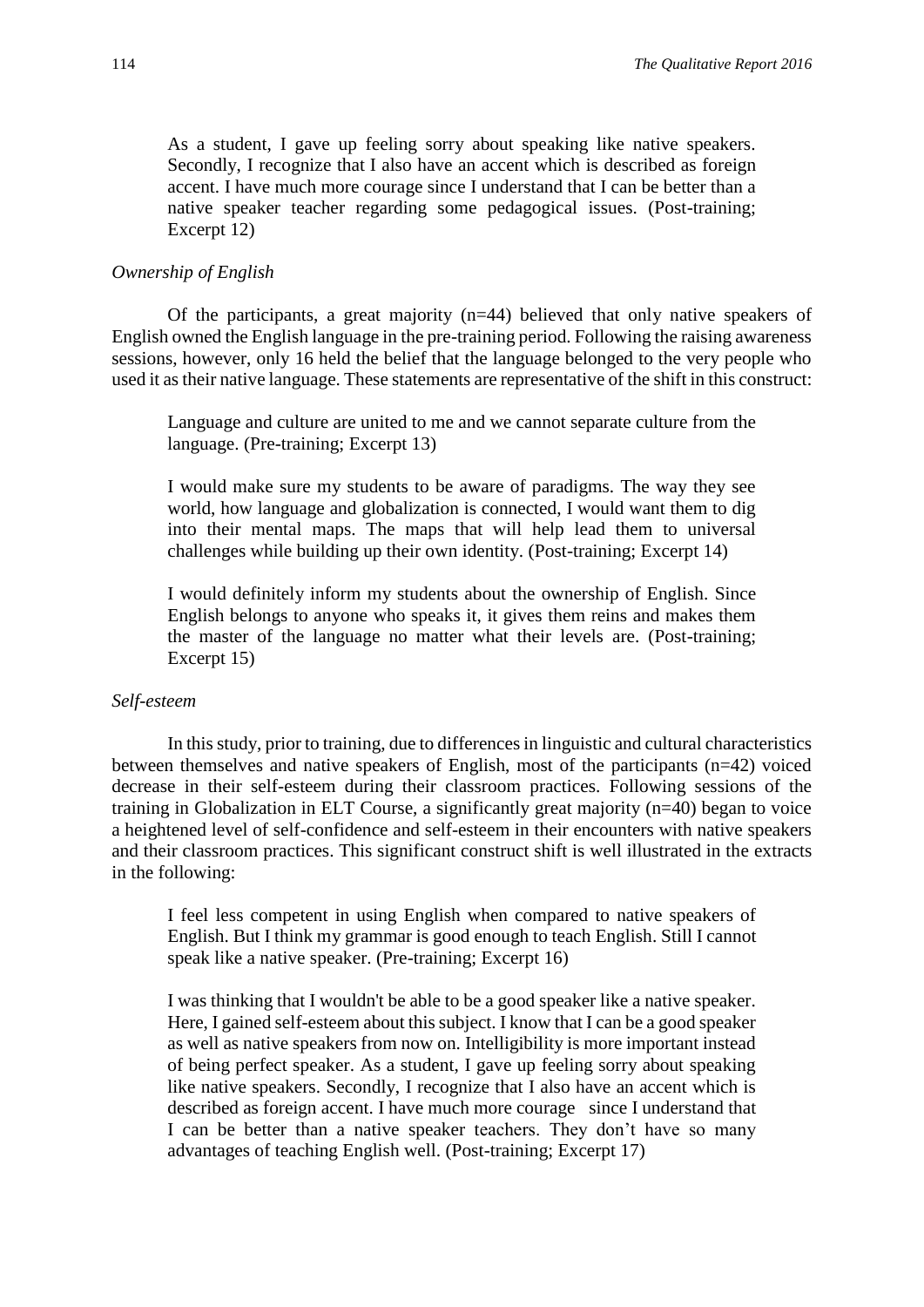As a nonnative teacher candidate, I now feel more confident thanks to this course. Usually, most of the nonnatives (that includes me as well) think that they are inferior compared to natives. Now I know that both NEST and NNEST have different advantages in teaching and neither is inferior or superior in comparison. (Post-training; Excerpt 18)

In this study, the participants also expressed in their weekly journals the reasons for the shift in their constructs (Research Question #3). As a major cause for such a shift, they stated that they were mostly affected by course-related videos (46.2%) and course lectures (25.6 %). As for medium factor, participants did also cite journal writing (13.6 %), and course- related articles (10.5 %), and for minor impact, in-class presentation (1.9 %), self-study (1.2 %), and peer interaction (1.0 %) emerged as potential reasons for the shift. The factors for such shift and pertaining percentages can be observed in Table 3.

Table 3. Factors Affecting Emergence of Themes

| Factors affecting emergence of      |               |
|-------------------------------------|---------------|
| themes in post-training period      | $\frac{0}{0}$ |
| <b>Course-related Videos</b>        | 46.2          |
| <b>Course Lectures</b>              | 25.6          |
| Journal Writing                     | 13.6          |
| <b>Course Articles and Chapters</b> | 10.5          |
| In-class presentation               | 1.9           |
| Self-study                          | 1.2           |
| Peer interaction                    | 1.0           |
| Chi-square result                   |               |

From Table 3, we can clearly observe the outstanding reasons affecting construct shift of the participants. No doubt visuals have played the most significant part in impacting their views about English and themselves as potential English language teachers.

# **Discussion**

With this study, we endeavored to identify and examine if there were any significant shifts in pre-service language teachers' perceptions of the current status of English before and after the training. The study looked into the five specific areas noted in the Method: (a) intelligibility, (b) culture, (c) nativeness, (d) ownership of English, and (e) self-esteem.

In examining the first theme, *intelligibility* scored a higher value in post-training period. This was probably due to exposure of NNEST training material. In line with this, Jenkins (2000) regards intelligibility as a prerequisite of successful communication. In support to Jenkins, Seidlhofer (2001) states that nonnative speakers should not be regarded as defective communicators just because they are not native speakers and do not belong to Inner Circle Countries. Similarly, Kirkpatrick (2010) argued that phonological proficiency in Asia should not be measured by NES standards. Instead, it should only be measured in the learners' ability to use English effectively and intelligibly to communicate with other English speakers (Deterding & Kirkpatrick, 2006).

Regarding *culture*, the findings in this study seem to support Sifakis (2004) who believes that intercultural interaction is understood as communication among speakers of English for whom their L1 is not only an inescapable, but a very welcoming situation to preserve their cultural identity. Here, we see intercultural prominence asserting itself as a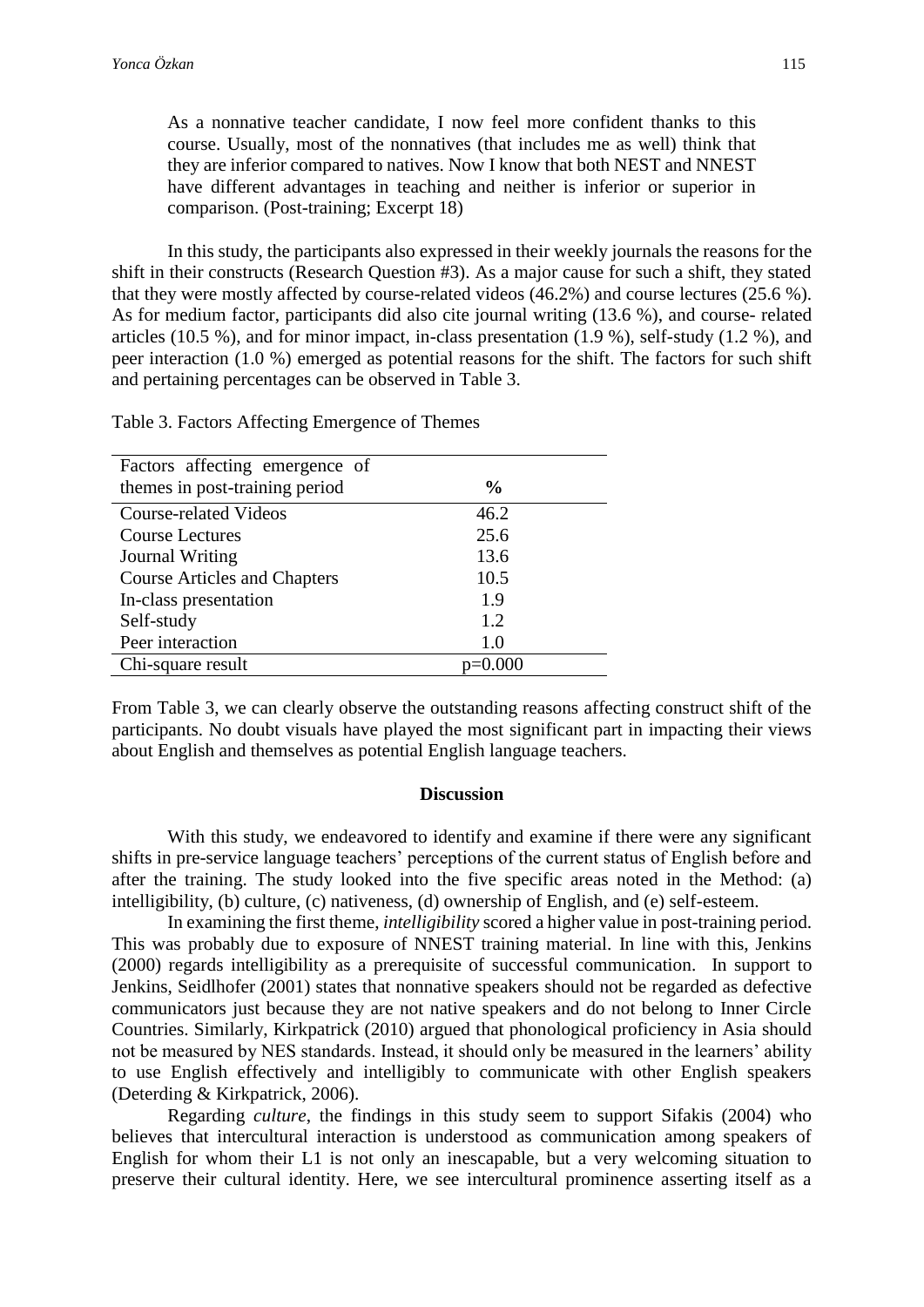dominant factor in a language teaching curriculum. One would think it would be extremely difficult for a language teacher to develop a positive relationship with other cultures if his/her students were not aware of the existence of other cultures. Similarly, Alptekin (2002) proposed a model where intercultural communicative competence should be developed among language learners by providing linguistic and cultural behavior which will ease their communication and provide them with cultural awareness and communication strategies in dealing with such different cultures. In this vein, Bayyurt (2006), Finocchiaro (1982), Yılmaz and Özkan (2016) claim it is the teachers' duty to prepare their students to cope with universal problems within ethnic and cultural systems.

As for *nativeness*, the participants' pre-constructs highlighted superiority of NEST in teaching English due to native speakers' linguistic and cultural knowledge. However, following the training, they began to question the assets of NESTs in teaching context and became more aware of the capabilities and potentials of NNESTs. What is important for participants here is professionalism and teaching experience rather than being a native speaker. This behavior of participants is well illustrated by scholars in literature (e.g., Cook, 2005; Medgyes, 1994; Tang, 1997) who believe NNESTs have an advantage in the classroom due to their empathy with the language learner, and awareness of potential problems arising in classroom situations.

Regarding *ownership of English,* both data sets reveal that the participants before training believed that native speakers or inner circle nations "owned" English. However, following the consciousness-raising sessions, they started to challenge what they already had held to be true (i.e., now English belonged not only to a specific nation, person, or people, but to anyone who is competent in using it for his/her own purposes). Widdowson (1994) also expresses views in this line.

Concerning *self-esteem,* prior to training, the participants expressed views that they had rather low self-esteem in their teaching at practicum sessions. Following the training, their views have dramatically shifted towards rather raised built self-esteem and confidence in dealing with students in real class context at practicum. Sifakis (2009) believes that teacher education programmes should focus on developing student teachers' confidence as autonomous practitioners which may be an extension to questioning competences of NEST and NNEST within an English global setting.

The pre-service language teachers' reflections support the conclusions of many other researchers, providing additional support for the ability to generalize these findings to the general populations in language teacher education program.

#### **Conclusion and Implications**

This study revealed that participants' constructs during pre-training period were significantly different in terms of type as well as frequency of emergence. In the post-training period, while some constructs significantly expanded, some others shrank. The shift from NEST superiority and communicative competence in English teaching context in the pretraining period to the teachers' professionalism/teaching experience, intercultural awareness and competence in the post-training period is notably significant here. Now that they were introduced to contentious issues such as GE, NEST/NNEST debate, ownership of English, nativeness, etc., the emphasis was laid on the immediate teaching context rather than nativeness. The participants prioritized NEST superiority, ownership of English by native speakers, native-like performance, accent, and target culture, and while in the post-training period, they focused on World Englishes, other cultures, self-esteem, intercultural awareness, intelligibility, and intercultural communicative competence. The exposure to videos, articles, chapters, classroom discussions, all had a major role in the overall shift of constructs, be it in the form of expansion or reduction. Observing different ELT contexts around the world via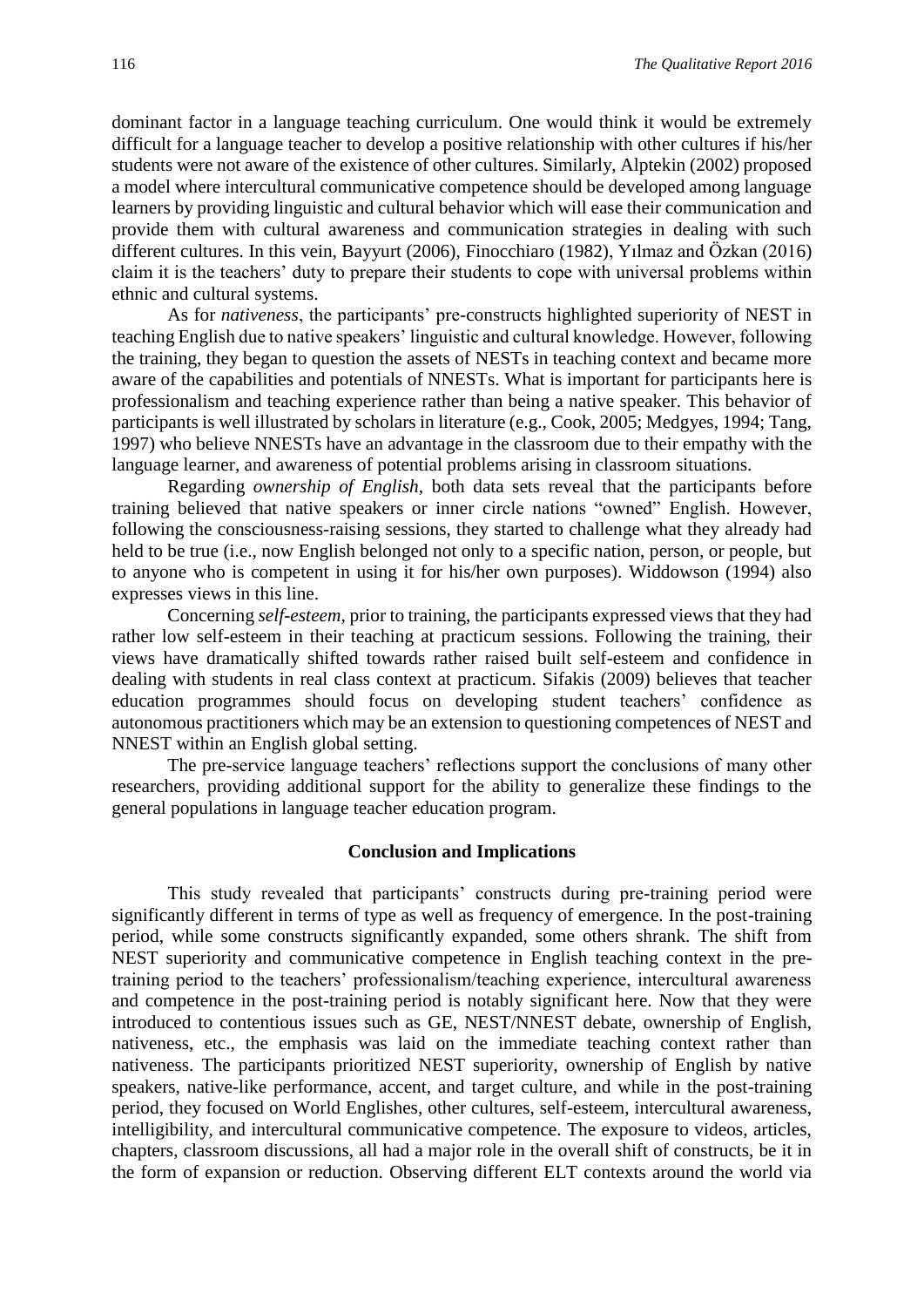videos and printed reading materials, the pre-service language teachers may have become aware of the current status of English and its implications to ELT.

What participants were exposed to during the training as part of the *Globalization in ELT* course may have acted as a very strong incentive for participants' resetting constructs in the English language teaching field. Additionally, promoted notion of native speaker supremacy has continued for decades in most EFL settings. Turkey was certainly not immune from this trend, which has exerted its influence in almost any language education institution. Quite naturally, individuals trained and educated in this line, could not have been expected to free themselves from this preconceived construct of native supremacy. Expectedly, during the pre-training period, participants in this study expressed views in line with this perception. In addition, in other courses some basic elements in the Common European of Framework for References (CEFR) were highlighted. Combination of what has been perceived primarily and what has been introduced via the CEFR may have led to promotion of communicative competence within the framework of native speaker in the target culture.

This current study yields findings that may have a number of implications for English language teaching and teacher education, and may be interpreted as that teacher candidates should be well educated in meeting the requirements of this globalized and changing world by becoming aware of concepts such as *Global English*, *native/nonnative English speaking teachers*, *intelligibility*, *intercultural awareness*, and *intercultural communicative competence*. For this, curriculum designers, as well as material developers should generously embody outer and expanding circle characteristics within their works. This way, we can expect interculturally competent English *language teacher* to take roots such that he/she is contented with himself/herself in terms of competence, self-esteem, and confidence. Only a teacher trained in this fashion can possibly be of some use to himself/herself as well as to his/her students.

#### **Limitations**

As with any research, there were limitations with the current study. Limitations included the length of the study and the setting of the research conducted. The study lasted for 14 weeks. It would be desirable to see the research time extended over the course of a full academic year to examine the long-term effects of training on Globalized English issues upon pre-service teachers' actual teaching environments. Another limitation was the setting of the research which included a single higher education setting. This study may be conducted in different settings as well state and private colleges to explore the experiences and perspectives of pre-service language teachers.

#### **References**

- Alptekin, C. (2002). Towards intercultural communicative competence in ELT. *ELT Journal*, *56*(1), 57-64.
- Amin, N. (2000). *Negotiating nativism: Minority immigrant women ESL teachers and the native speaker construct*. (Unpublished doctoral dissertation). Toronto: University of Toronto.
- Arva, V., & Medgyes, P. (2000). Native and non-native teachers in the classroom. *System*, *28*(3), 355-372.
- Bayyurt, Y. (2006). Non-native English language teachers' perspective on culture in English as a foreign language classrooms. *Teacher Development, 10*(2), 233-247.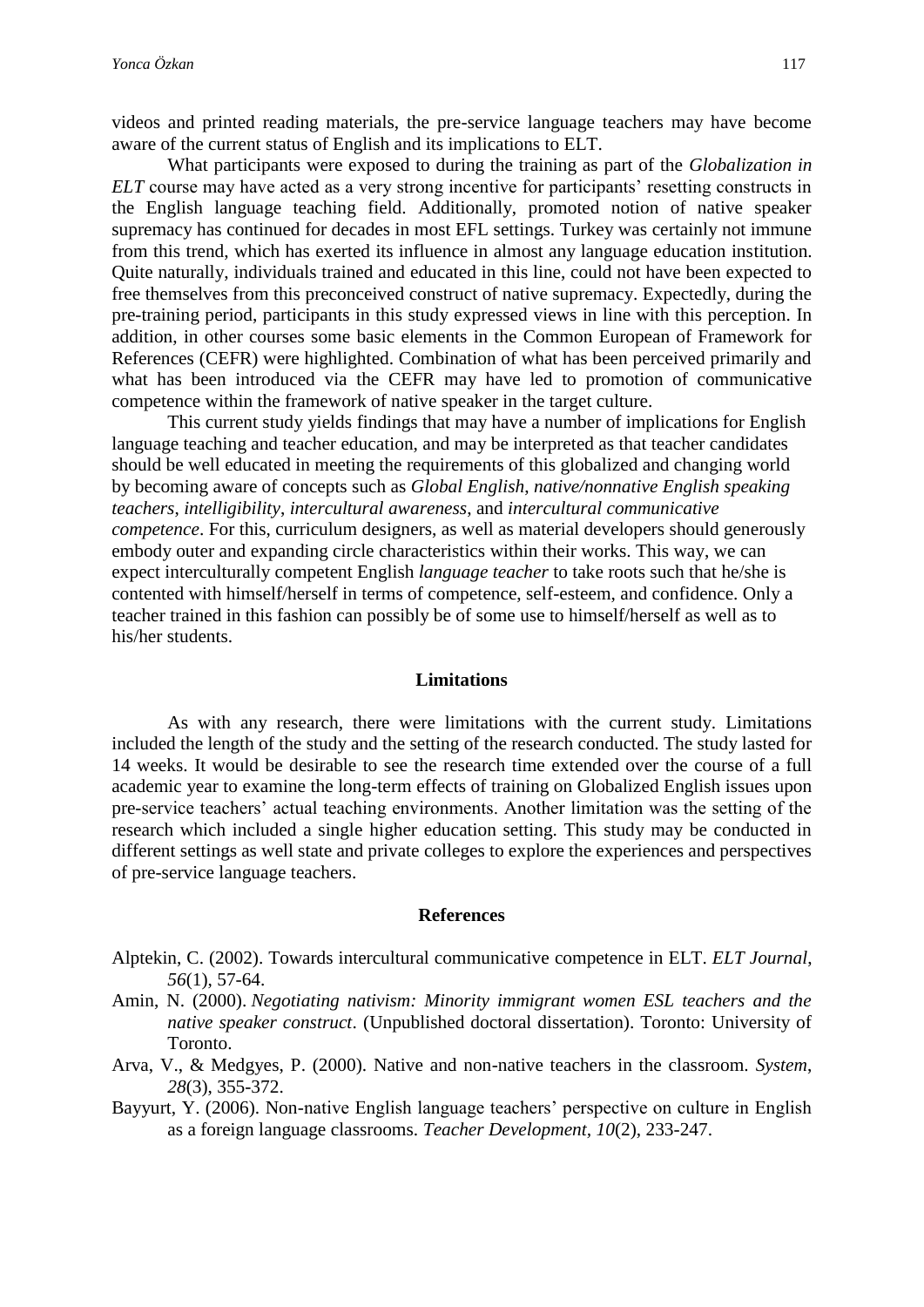- Beare, K. (2013). Non-native English teachers: Native English teachers only?! *About Education*. Retrieved July 29, 2015, from <http://esl.about.com/od/teachingenglish/a/Non-Native-English-Teachers.htm>
- Benke, E., & Medgyes, P. (2005). Differences in teaching behavior between native and nonnative speaker teachers: As seen by the learners. In E. Llurda (Ed.), *Nonnative language teachers: Perceptions, challenges and contributions to the profession* (pp. 195-216). New York, NY: Springer.
- Bhatt, R. (2001). World Englishes. *Annual Review of Anthropology*, *30*, 527-550.
- Braine, G. (1999). *Non-native educators in English language teaching*. Mahwah, NJ: Erlbaum.
- Byram, M. (1997). *Teaching and assessing intercultural communicative competence*. Clevedon, UK: Multilingual Matters.
- Canagarajah, A. S. (1999). Interrogating the "native speaker fallacy": Non-linguistic roots, non-pedagogical results. In G. Braine (Ed.), *Non-native educators in English language teaching* (pp. 77–92). Mahwah, NJ: Lawrence Erlbaum.
- Cannella, G. S., & Reiff, J. C. (1994). Individual constructivist teacher education: Teachers as empowered learners. *Teacher Education Quarterly, 21*(3), 27-38.
- Cook, V. (2005). Basing teaching on the L2 user. In E. Llurda (Ed.), *Non-native language teachers: Perceptions, challenges, and contributions to the profession* (pp. 47-62). New York, NY: Springer.
- Creswell, J. W. (2003). *Research design: Qualitative, quantitative, and mixed methods approaches* (2<sup>nd</sup> ed.). Thousand Oaks, CA: Sage Publications.
- Creswell, J. W. (2007). *Qualitative inquiry and research design: Choosing among five approaches* (2nd ed.). Thousand Oaks, CA: Sage.
- Crotty, M. (1998). *The foundations of social research: Meaning and perspective in the research process*. London, UK: Sage Publications.
- Crystal, D. (Ed.). (1997). *The Cambridge encyclopedia of language*. Cambridge, UK: Cambridge University Press.
- Deterding, D., & Kirkpatrick, A. (2006). Emerging South-East Asian Englishes and intelligibility. *World Englishes, 25*, 391–409.
- Finocchiaro, M. (1982). Reflections on the past, the present and the future. *Forum*, July, 1982.
- Frankel, R. M., & Devers, K. J. (2000). Study design in qualitative research--1: Developing questions and assessing resource needs. *Education for Health: Change in Learning & Practice* (Taylor & Francis Ltd)*, 13*(2), 251-261.
- Jenkins, J. (2000). *The phonology of English as an international language*. Oxford, UK: Oxford University Press.
- Kachru, B. B. (1996). The paradigms of marginality. *World Englishes*, *15*(2), 241-255.
- Kachru, B. B. (2001, October 25). Why the time is right for India to exploit its most valuable export commodity: English. Learning English. *Supplement to The Guardian Weekly*.
- Kirkpatrick, A. (2010). *English as a lingua franca in ASEAN: A multilingual model*. Hong Kong: Hong Kong University Press.
- Liu, J. (1999). Nonnative-English-speaking professionals in TESOL. *TESOL Quarterly, 33*, 85–102.
- Mahboob, A. (2004). Native or nonnative: What do students enrolled in an intensive English program think? In L. Kamhi-Stein (Ed.), *Learning and teaching from experience: Perspectives on nonnative English-speaking professionals* (pp. 121-147). Ann Arbor, MI: University of Michigan Press.
- Matsuda, A., & Matsuda, P. K. (2001). Autonomy and collaboration in teacher education: Journal sharing among native and nonnative English-speaking teachers. *CATESOL Journal*, *13*(1), 109-121.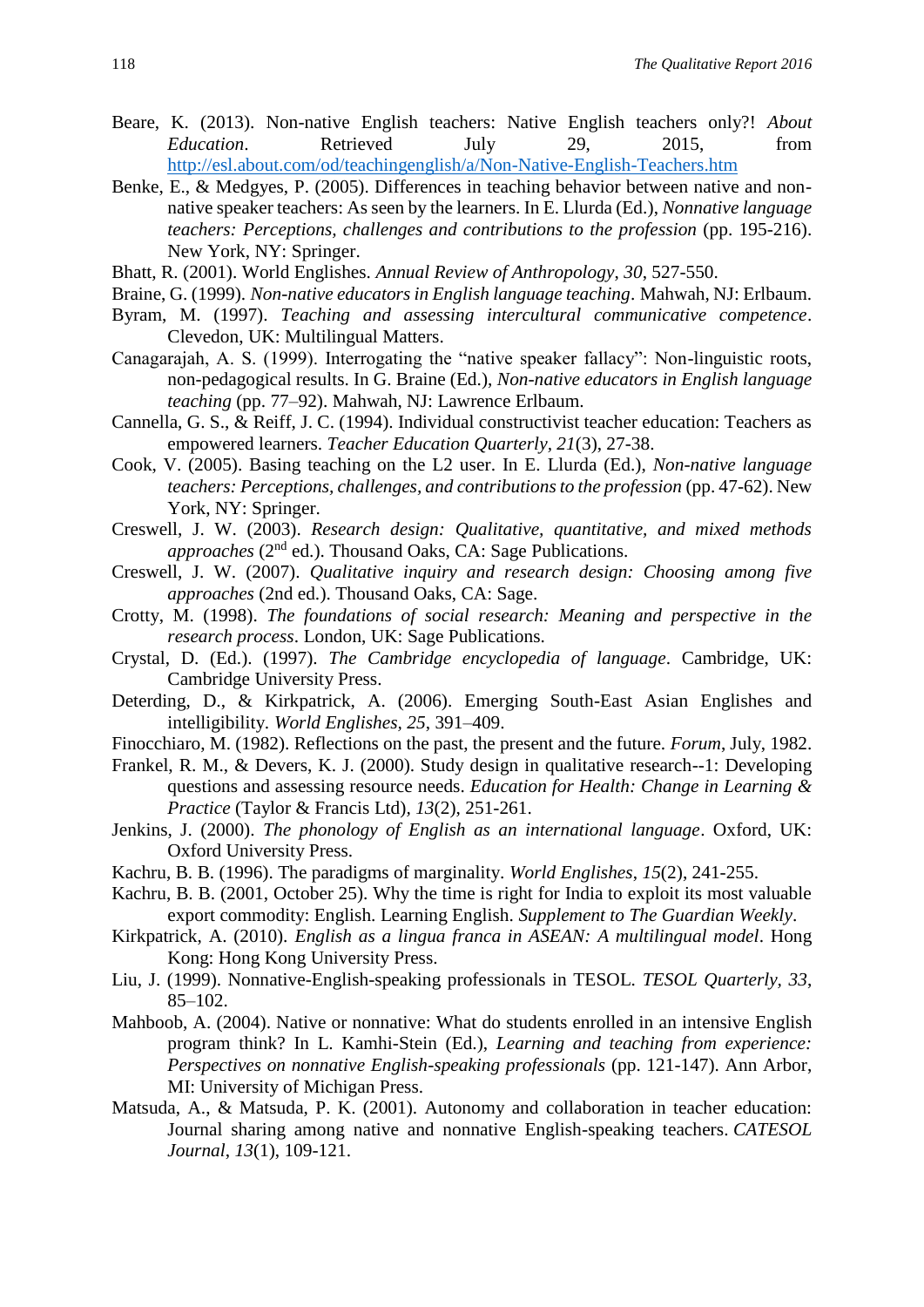- Maum, R. (2002). *Nonnative-English-Speaking teachers in the English teaching profession*. Center for Applied Linguistics. Retrieved from [http://teachingpronunciation.pbworks.com/f/NNESTs+in+the+English+teaching+prof](http://teachingpronunciation.pbworks.com/f/NNESTs+in+the+English+teaching+profession.pdf) [ession.pdf](http://teachingpronunciation.pbworks.com/f/NNESTs+in+the+English+teaching+profession.pdf)
- Medgyes, P. (1992). Native or non-native: Who's worth more? *ELT Journal, 46*(4), 340-349.
- Medgyes, P. (1994). *The non-native teacher*. London, UK: Macmillan Publishers.
- Medgyes, P. (1999). Language training: A neglected area in teacher education. In G. Braine (Ed.), *Non-native educators in English language teaching* (pp. 177-196). Mahwah, NJ: Erlbaum.
- Merriam, S. B. (2009). *Qualitative research and case study applications in education*. San Francisco, CA: Jossey-Bass.
- Moodie, D. W. (1971). Content analysis: A method for historical geography. *Area, 3*(3), 146- 149.
- Oldfather, P., Bonds, S., & Bray, T. (1994). Drawing the circle: Collaborative mind mapping as a process for developing a constructivist teacher education program. *Teacher Education Quarterly, 21*(3), 5-13.
- Phillipson, R. (1992). *Linguistic imperialism*. Oxford, UK: Oxford University Press.
- Phillipson, R. (2001). English for globalization or for the world's people. *International Review of Education*, *47*(3/4), 185-200.
- Richardson, V. (1997). Constructivist teaching and teacher education: Theory and practice. In V. Richardson (Ed.), *Constructivist teacher education: Building new understandings* (pp. 3-14). Washington, DC: Falmer Press.
- Seidlhofer, B. (2001). Habeas corpus and divide et impera: "Global English" and applied linguistics. In K. Miller & P. Thompson (Eds.), *Unity and diversity in language use: Proceedings of the 34th Annual BAAL Conference*. London, UK: Continuum Press.
- Sifakis, N. C. (2004). Teaching EIL Teaching international or intercultural English: What teachers should know. *System*, *3*2(2), 237-250.
- Sifakis, N. (2009). Challenges in teaching ELF in the periphery: The Greek context. *ELT Journal, 63*(3), 230-237.
- Stone, P. J., Dunphy, D. C., Smith, M. S., & Ogilvie, D. M. (1996). *The general inquirer: A computer approach to content analysis.* Cambridge, MA: MIT Press.
- Tang, C. (1997). The identity of the nonnative ESL teacher: On the power and status of nonnative ESL teachers. *TESOL Quarterly, 31*, 577-580.
- Widdowson, H. (1994). The ownership of English. *TESOL Quarterly*, *28*(2), 377-389.
- Yassine, S. (2006). Culture issues in FL teaching: Towards the fostering of intercultural awareness. *Annales du Patrimoine*, *5*.
- Yılmaz, B., & Özkan, Y. (2016). An Investigation into English Language Instructors' and Students' Intercultural Awareness. The Qualitative Report, 21(10), 1932-1959. Retrieved from http://nsuworks.nova.edu/tqr/vol21/iss10/12

# **Appendix A**

#### **Course Syllabus**

**YIS 415 Globalization in ELT** 2015-2016 Academic Year/Fall Term

#### **Course Description:**

This course aims at educating student teachers of English as a foreign language on issues regarding aspects of English as an international lingua franca and implications for teaching and learning. The purpose is to help student teachers be informed about ELF and what ELF represents for communication and teaching. The course takes up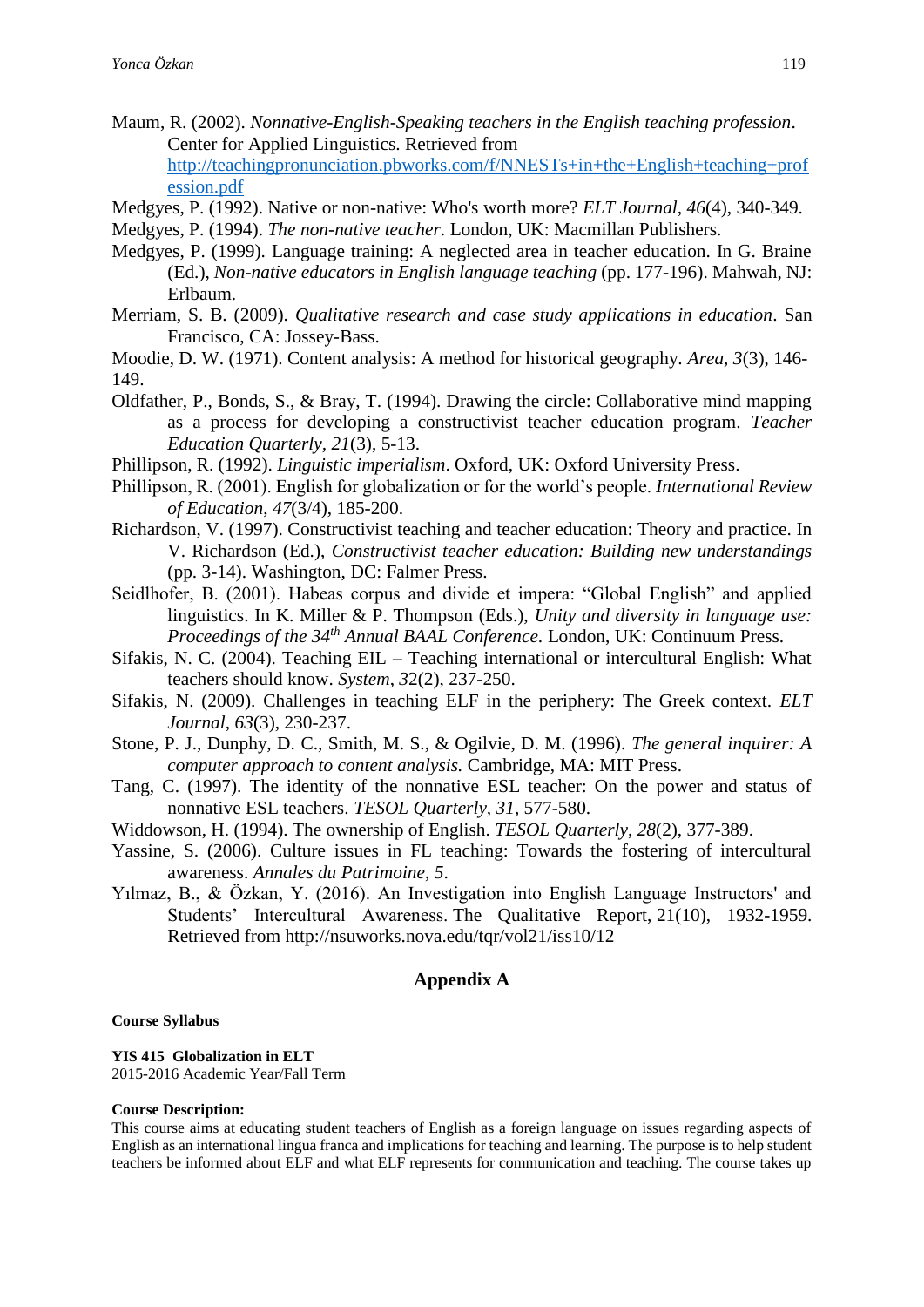a transformative perspective which will be used to help student teachers become aware of their deeper convictions about ELF-related issues.

#### **Course Schedule:**

| Week           | <b>Topic</b>                                          |
|----------------|-------------------------------------------------------|
|                | Introduction to the course, Scope of the course       |
| $\overline{2}$ | Understanding the global character of English         |
| 3              | ELF paradigm, EFL, World Englishes, Standard          |
|                | English                                               |
| 4              | The primary issues of ELF                             |
| 5              | Standard English as a model of teaching               |
| 6              | Teaching English as an international lingua franca    |
| 7              | Intercultural communication and competence            |
| 8              | Multilingualism                                       |
| 9              | Cross-cultural factors in teaching                    |
| 10             | Native speaker / non-native speaker                   |
| 11             | The dichotomy of native speaker teachers and non-     |
|                | native speaker teachers                               |
| 12             | ELF and pedagogy                                      |
| 13             | Ownership of English                                  |
| 14             | Critiques, additions and alternatives to ELF paradigm |
| 15             | Final discussion                                      |

#### **Learning Outcomes:**

Upon successful completion of this course, students will be able to:

- become aware of their deeper convictions about Globalized English issues and positions,
- be informed about English and its global position,
- identify the primary issues of Global English,
- examine the implications of Global English for teaching and learning,
- evaluate the alternatives in teaching and learning English.

#### **Required Readings:**

(Required readings will be compiled by the course instructor and will be available at the copy center of our Department.)

#### **Assessment:**

-Active participation: 20%

-Weekly journals and tasks: 40%

-Final Paper: 20%

-Formulating an action plan based on course content: 20% (Details of this specific task will be discussed in the course lectures).

## **Appendix B**

## **Samples of Triggering Questions and Journals**

Journal 4: Triggering questions to start writing for Journal 4

1. We begin to understand the critical role that **intelligibility** plays in Globalized English context. How is it defined in the paper we covered in our lecture?

2. Discussing misconceptions regarding **intelligibility**, native speaker norms etc, what is your **stance**? Have you thought about the role of intelligibility in your own teaching context or at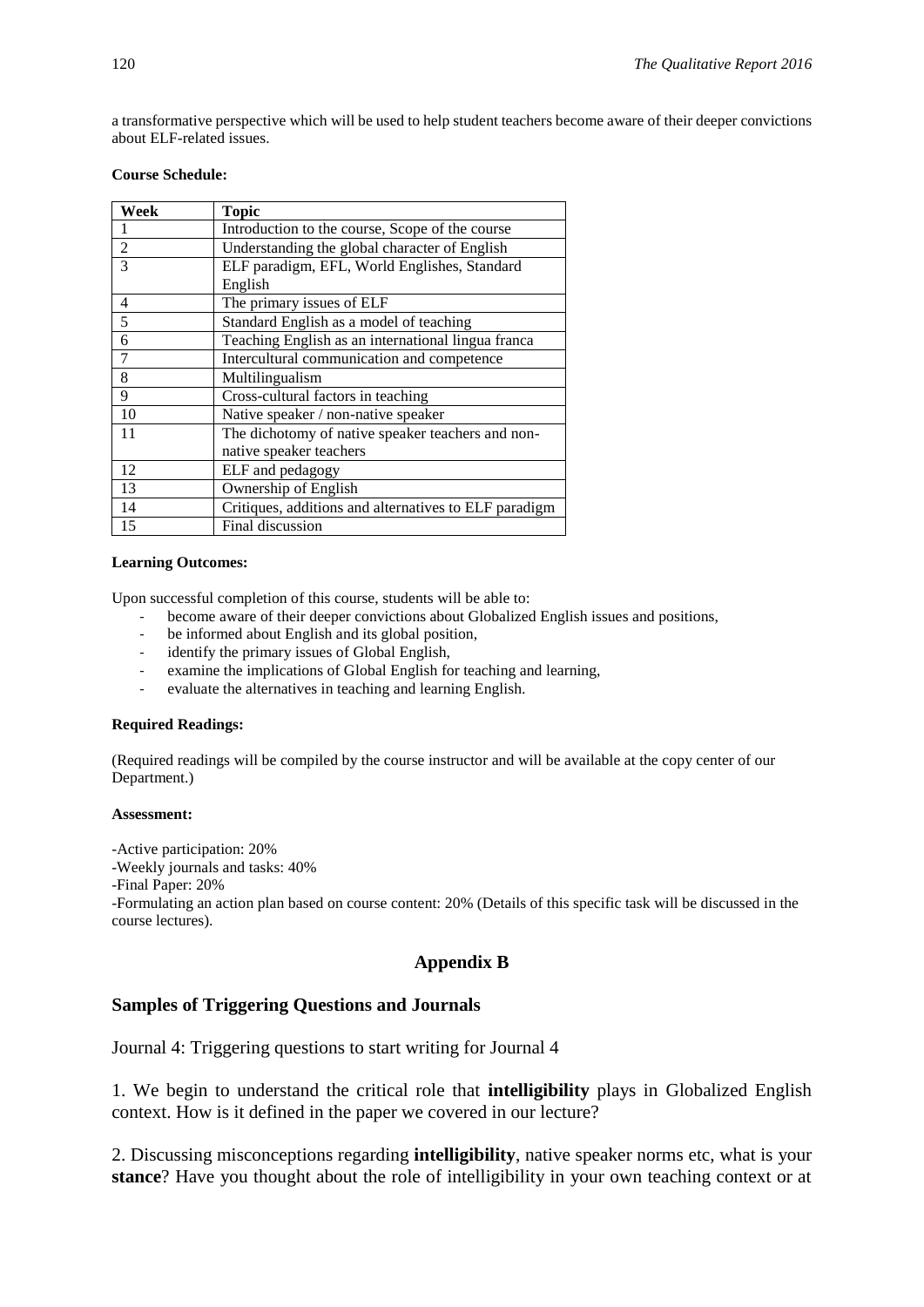practicum? Please consider whether you have tried to help your learners develop those strategies that will help them become intelligible (i.e., successful) communicators.

3. Based on the video (MA study) we watched, what are the elements that the **teaching of pronunciation** should focus on? Make a note in your journal of anything you find interesting or surprising.

#### $=$   $\frac{a}{2}$   $\frac{a}{2}$ Y C C Mas//www.blog .<br>Deltagste postpostD=4 β = iii Ĝ = M| Inixo (189) • yonusuplakkusk... <mark>D</mark> Bloques Globalaakkun in EL. × | ... | Blogger  $\equiv$  0 0 Globalization in ELT · Post Update Revert to draft Preview Close  $\sim$  Post settings Lintelligibility is refilered as sentiated massage is understood by a receiver at word and unitarosce compulsor the<br>objective in the computation of the properties and the computation of<br>the computation problems,<br>according **Wideli** C Published on 01/12/2015 02:11<br>Pacific Daylight Time co Permalink  $\mathcal V$  ...contion 2-1 think that as a torelar native speaker norms should not be accepted.<br>Diversities in the classroom integration of the given between the competent<br>and thing As long as these communication the method of the competent<br>phi **袋 Options**  $3$ -Different students from different L1 backgrounds have some problem with procurating some sounds and it is very natural.<br>Consenant one compared that consense the matching of the studies of the<br>state of the scopian of t  $\land$  El external de la Elia

## *Related sample journal posted on class blog*

*Sample of a final task: Reflection of the course*